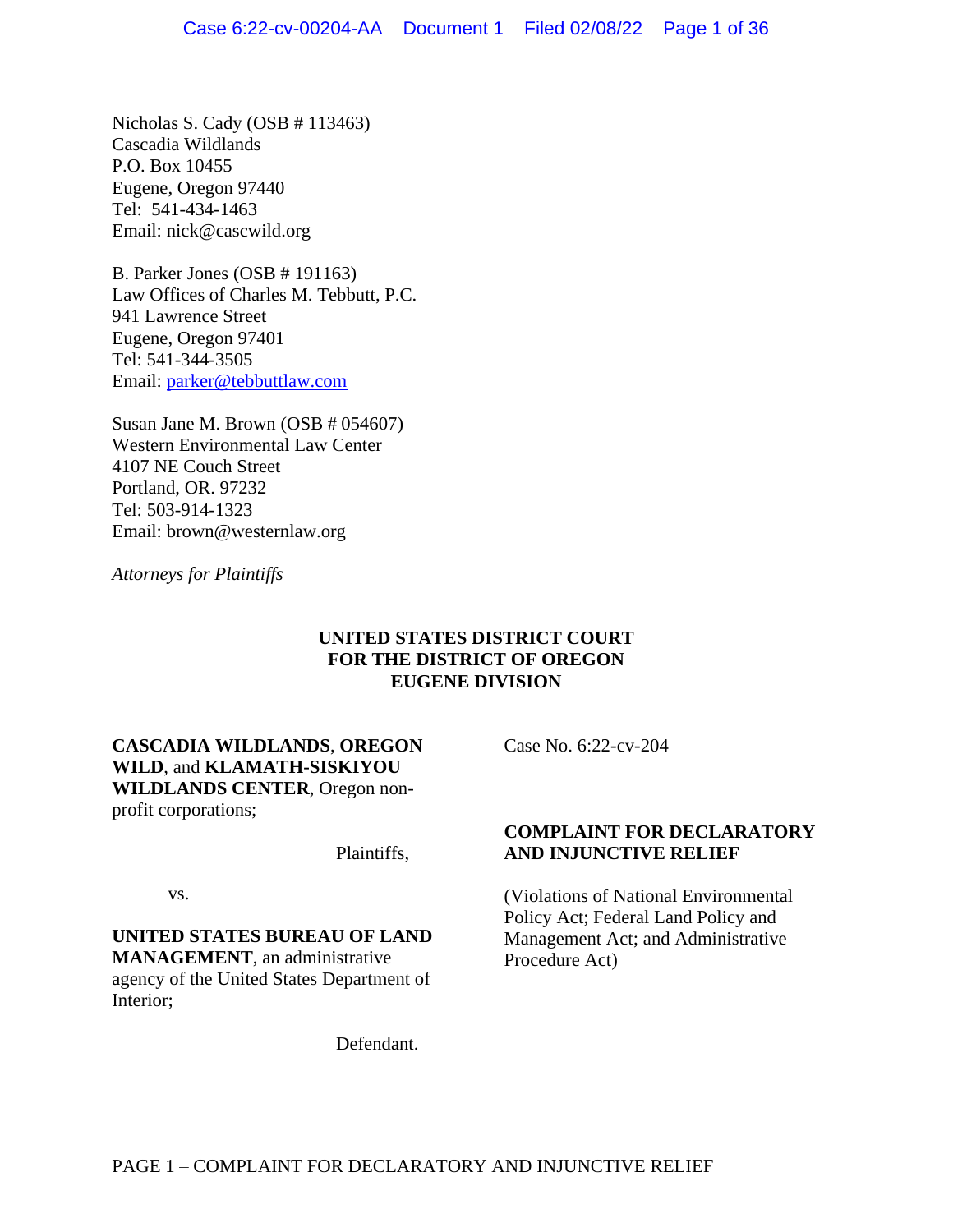#### **INTRODUCTION**

1. In 2020, Oregon experienced the most active fire season in recent history. Millions of acres of forestlands were burned and "post-fire logging" – also called salvage logging – in the wake of the fires has occurred at a tremendous pace.

2. While the Bureau of Land Management's ("BLM") governing 2016 Northwestern and Coastal Oregon Resource Management Plan ("2016 RMP") directs the agency to conduct postfire logging in areas designated for timber production, the amount of salvage logging contemplated and planned for under the 2016 RMP was minimal. The 2016 RMP's Biological Assessment assumed there would be 1,737 acres of salvage logging total across the entire RMP planning area from 2013-2063. Here, the BLM, through the Archie Creek Fire Salvage and Hazard Tree Removal Project ("Archie Creek Project"), has authorized the post-fire logging of 12,562 acres to occur over the next two years, well over six times what was modeled and planned for over the entire 50-year life span of the 2016 RMP.

3. Instead of taking the requisite hard look at the environmental impacts associated with such a dramatic departure from what was contemplated under the 2016 RMP, BLM published an Environmental Assessment ("EA") for the Archie Creek Project that minimized the analysis of environmental impacts required by the National Environmental Policy Act ("NEPA").

4. The Archie Creek Fire Salvage Harvest and Hazard Tree Removal Environmental Assessment EA only considers two issues in detail: (1) the economic benefits associated with post-fire logging, and (2) effects to soil and water quality. By narrowing the scope of the EA to these two issues, the BLM proactively eliminated a host of other social and environmental impacts from consideration in determining whether or not this project would have significant environmental impact that warranted full analysis under an Environmental Impact Statement

### PAGE 2 – COMPLAINT FOR DECLARATORY AND INJUNCTIVE RELIEF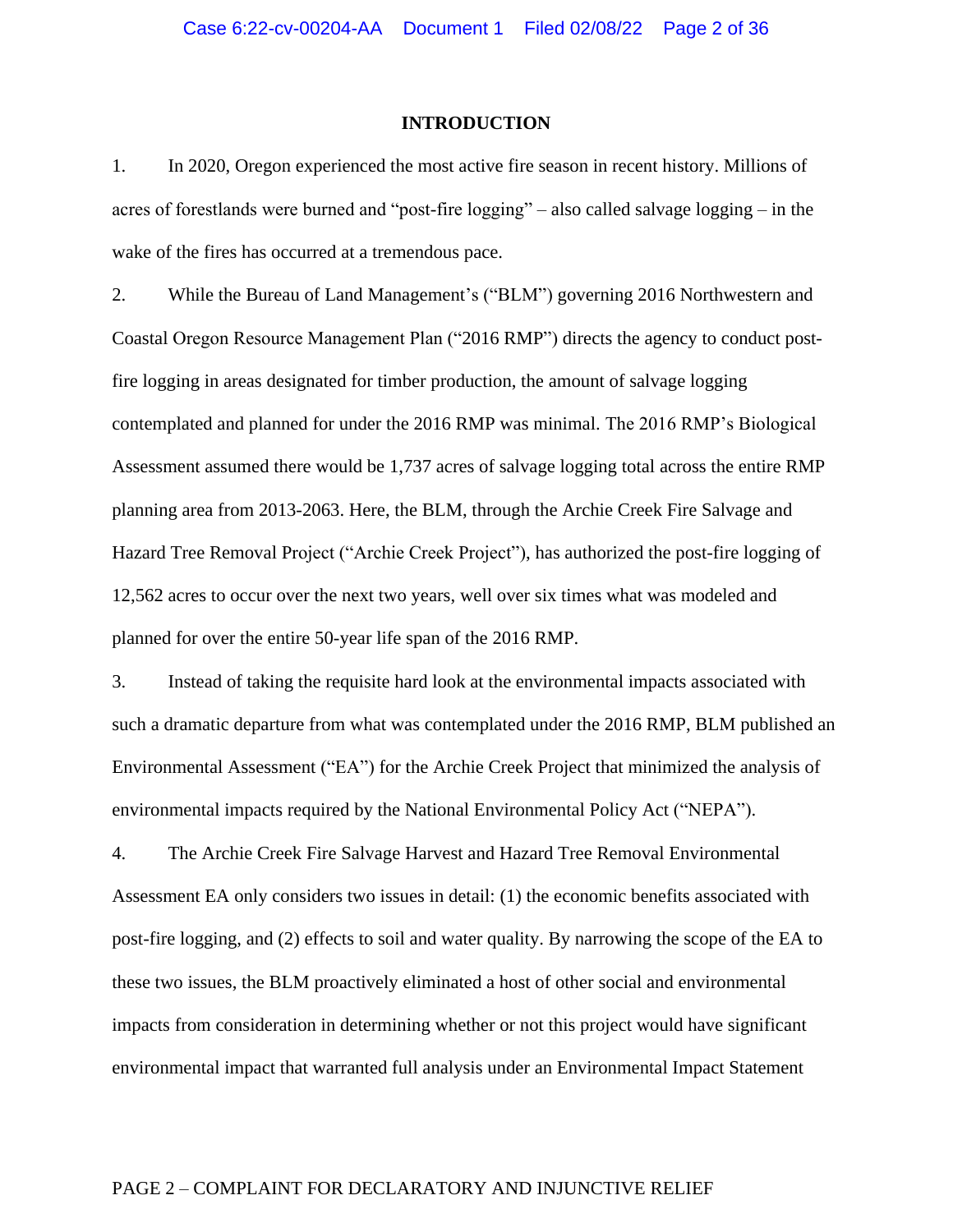## Case 6:22-cv-00204-AA Document 1 Filed 02/08/22 Page 3 of 36

("EIS"). Additionally, the agency has failed to comply with its obligation to consider opposing scientific viewpoints, including those raised by Plaintiffs that contradict the many assumptions made by the BLM in the EA.

5. The BLM's failure to consider the effects to the northern spotted owl are particularly significant given that the record-setting 2020 fires dramatically impacted spotted owls in the region. Fifty-four (54) spotted owl home ranges overlap the project area, and 13,851 acres of spotted owl nesting, roosting, and foraging habitat burned at moderate to high severity. Spotted owls generally continue to occupy their home ranges after wildfire for some period of time, but specific spotted owls' use of burned areas that were previously used for nesting, roosting, and/or foraging depends on the complex interaction of factors such as habitat quality pre-and post- fire, location of the burns in relation to spotted owl core-use areas, and the size, severity, and patterns of the burn. Regardless, post-fire logging can negatively affect owl use of these areas and exacerbate any negative effects associated with high-severity wildfires. The BLM's failure to take a hard look at the impacts of this extensive logging is illegal.

6. Under the 2016 RMP, the BLM is not permitted to "take" or adversely modify occupied northern spotted owl habitat. The logging levels modeled and planned for under the RMP were designed to accomplish this goal. Following fires, spotted owls shift their site centers, often enlarging the sizes of their home ranges, or use areas, to encompass the best available habitats, or in some cases completely vacate the burned site. Despite the likely shifting of spotted owl sites following the 2020 fires, the BLM has not conducted post-fire owl surveys and is instead relying upon "the quality and distribution of federally-managed habitats" to derive spotted owl use and occupancy.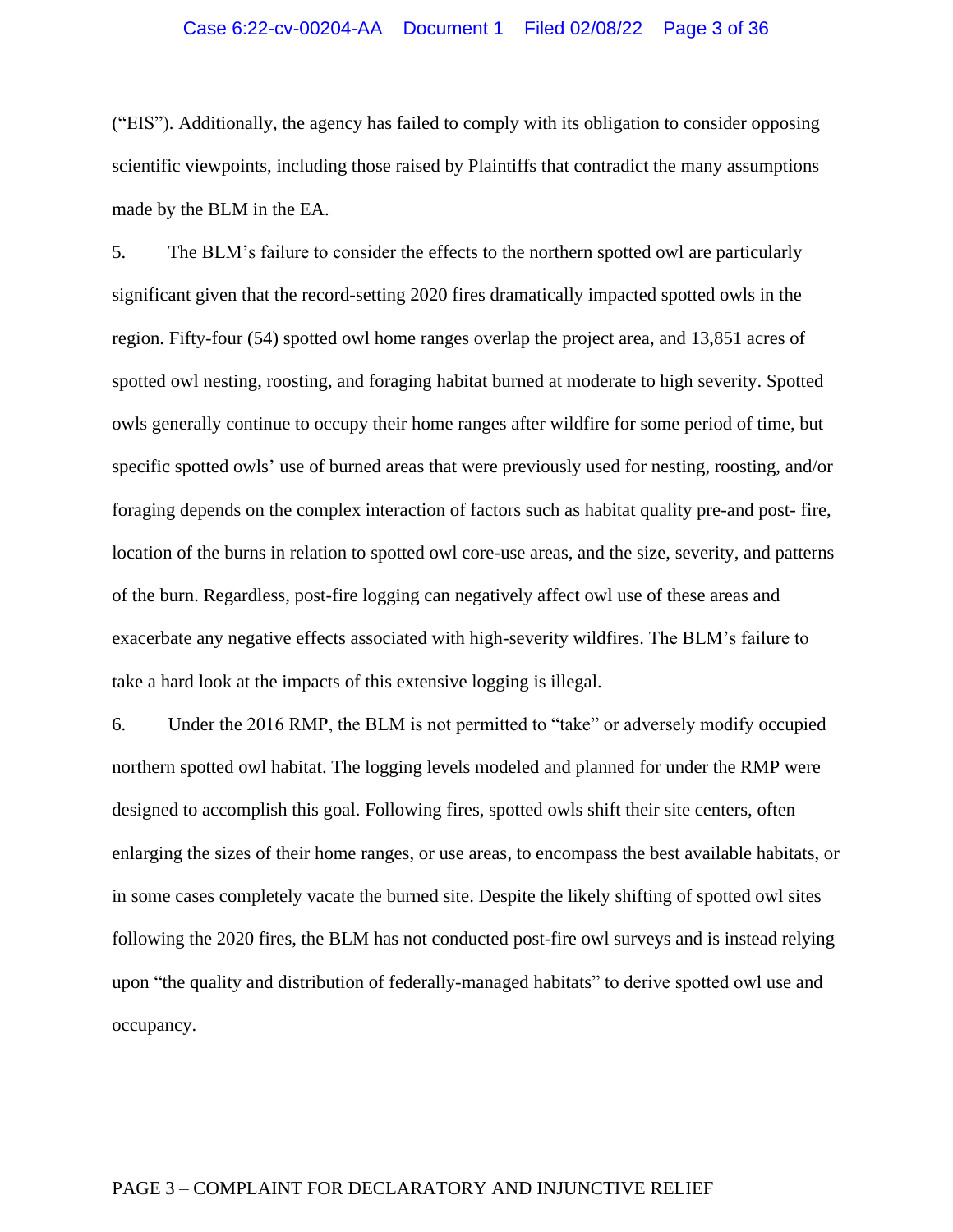### Case 6:22-cv-00204-AA Document 1 Filed 02/08/22 Page 4 of 36

7. According to the U.S. Fish and Wildlife Service, the BLM has authorized the

modification or removal of 1,463 acres of unburned northern spotted owl nesting, roosting, and foraging habitat, 2,685 acres of owl dispersal habitat, and the removal of 1,726 acres of nesting, roosting, and foraging habitat that burned at moderate or high severity, which the agency admits still functions as owl habitat. Of the 12,644 acres of the proposed logging, approximately 9,261 acres are in designated spotted owl critical habitat. Given the species' precipitous ongoing decline in this region, removing this amount of owl habitat is significant.

8. Additionally, there is much the BLM has yet to fully analyze and account for following the 2020 fires. Owl sites occupied prior to the fires have not been surveyed and BLM presumes they are non-viable, but the extent and degree of fire damage has not been surveyed on the ground.

9. Moreover, the BLM failed to take a hard look at or even consider impacts to federally listed fish species.

10. Many of the assumptions made by the BLM are wrong, contradict themselves, or conflict with prevailing scientific opinions. By abbreviating the scale of its EA, the BLM has also ignored many protective provisions and applicable management directions in the RMP that also bear on the project and its impacts.

11. Courts in this circuit have repeatedly held that projects of this scope, which have a myriad of environmental impacts, and which also include unknown or uncertain impacts, require analysis under a full EIS.

12. Accordingly, Plaintiffs Cascadia Wildlands, Oregon Wild, and Klamath Siskiyou Wildlands Center (collectively "Plaintiffs"), bring this civil action arising under the Administrative Procedure Act ("APA"). 5 U.S.C. §§ 701 *et seq*. Plaintiffs challenge the BLM's

### PAGE 4 – COMPLAINT FOR DECLARATORY AND INJUNCTIVE RELIEF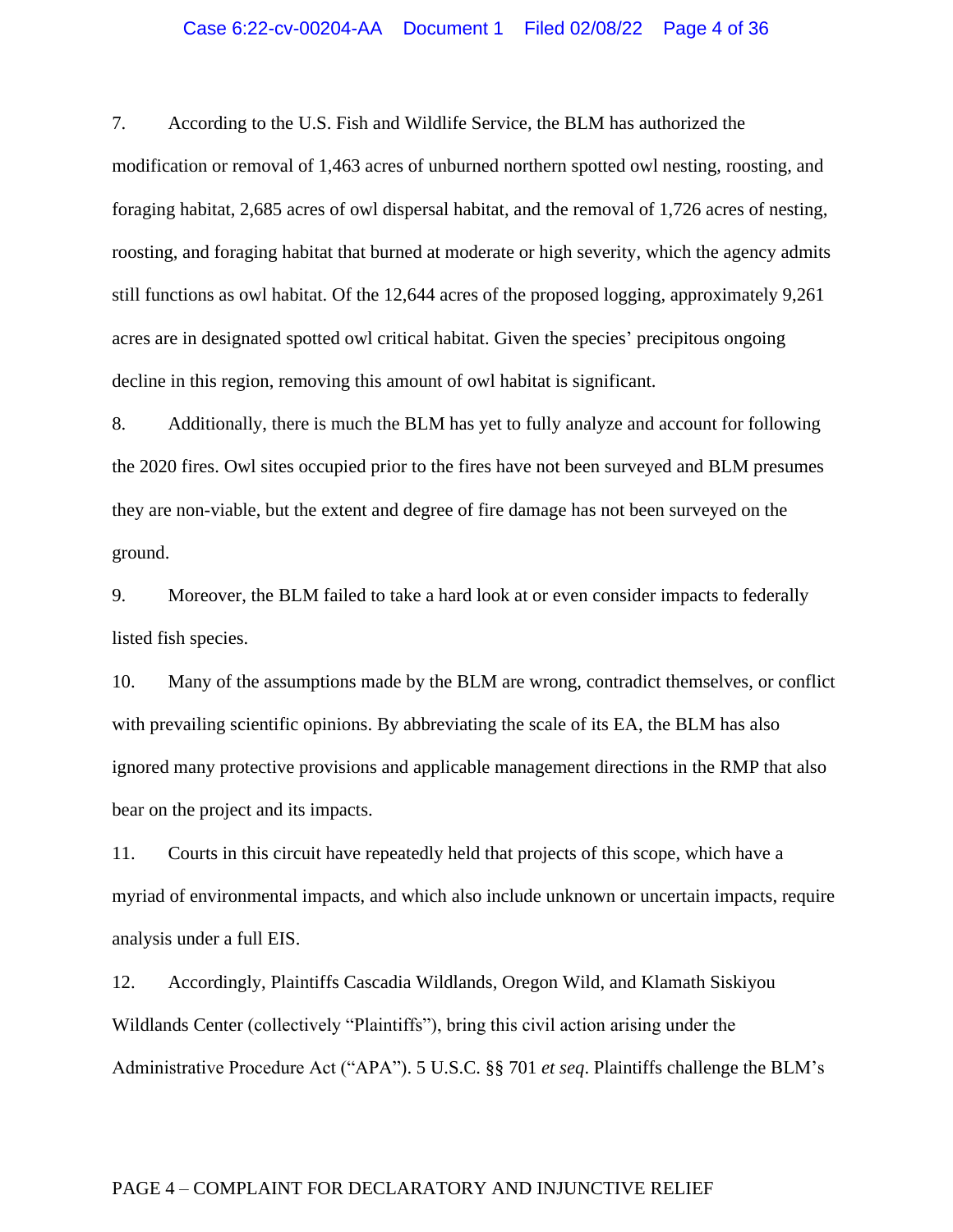### Case 6:22-cv-00204-AA Document 1 Filed 02/08/22 Page 5 of 36

issuance of the Archie Creek Fire Salvage Harvest and Hazard Tree Removal Environmental Assessment, Finding of No Significant Impact ("FONSI") and Decision Record ("DR") for violations of federal laws and regulations intended to protect the public's natural resources and ensure informed, well-reasoned decision-making.

13. This action seeks a declaration that the BLM violated the Federal Land Policy and Management Act ("FLPMA"), 43 U.S.C. §§ 1701 *et seq*;*.,* and the National Environmental Policy Act ("NEPA"), 42 U.S.C. §§ 4321 *et seq*., and these statute's implementing regulations by (a) failing to prepare an Environmental Impact Statement ("EIS"), (b) failing to take a hard look at environmental impacts, and (c) conducting prohibited salvage logging within designated reserves.

14. The requested relief is necessary to preserve the status quo, prevent illegal agency action, and forestall irreparable injury to the environment.

15. If Plaintiffs are the prevailing party in this action, they will seek an award of fees and costs pursuant to the Equal Access to Justice Act ("EAJA"), 28 U.S.C. § 2412.

#### **JURISDICTION AND VENUE**

16. Jurisdiction is proper in this Court pursuant to 28 U.S.C. §§ 1331 (federal question), 2201 (injunctive relief), 2202 (declaratory relief), and 28 U.S.C. § 1346 (United States as a defendant). 17. This cause of action arises under the laws of the United States, including the Administrative Procedure Act ("APA"), 5 U.S.C. §§ 701 *et seq*.; the Federal Land Policy and Management Act, 43 U.S.C. §§ 1701 *et seq*; and the National Environmental Policy Act ("NEPA"), 42 U.S.C. §§ 4321 *et seq*. Additionally, an actual, justiciable controversy exists between Plaintiffs and Defendant. Thus, the requested relief is proper under 28 U.S.C. §§ 2201- 02 and 5 U.S.C. §§ 701-06.

### PAGE 5 – COMPLAINT FOR DECLARATORY AND INJUNCTIVE RELIEF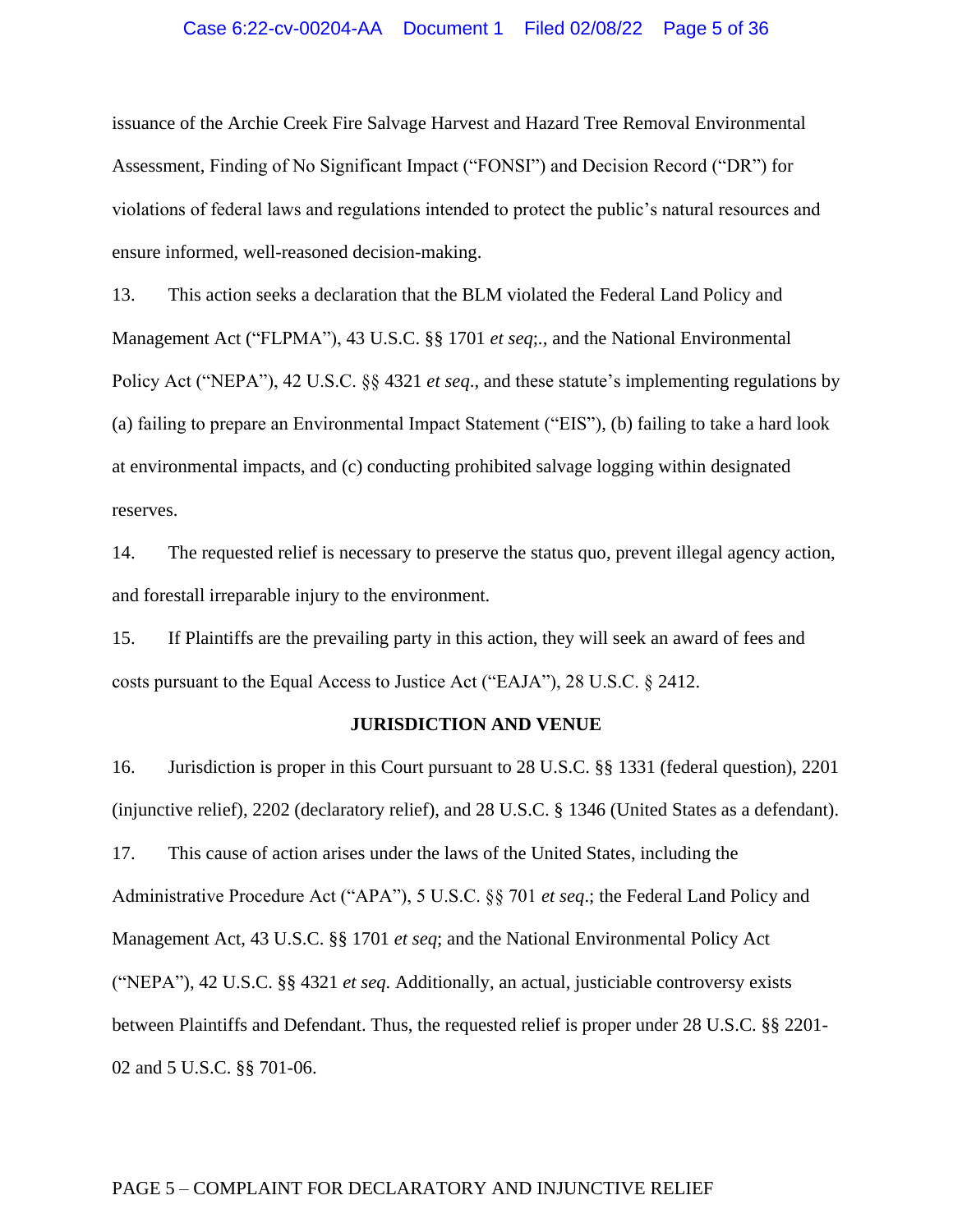18. Venue is proper under 26 U.S.C. § 1391. All, or a substantial part, of the events or omissions giving rise to the claims herein occurred in this judicial district. Plaintiffs and Defendant reside in this district. The public lands and resources at issue are located in this district.

19. This case is filed properly in Eugene, Oregon pursuant to Local Rules 3.3 and 3.4 because the Archie Creek Project pertains to public lands located in Douglas County, Oregon.

#### **PARTIES**

20. Plaintiff CASCADIA WILDLANDS is a non-profit corporation headquartered in Eugene, Oregon with approximately 12,000 members and supporters throughout the United States. Cascadia Wildlands educates, agitates, and inspires a movement to protect and restore wild ecosystems in the Cascadia Bioregion, extending from Northern California into Alaska. Cascadia Wildlands envisions vast old-growth forests, rivers full of salmon, wolves howling in the backcountry, and vibrant communities sustained by the unique landscapes of the Cascadia Bioregion.

21. Plaintiff OREGON WILD is a non-profit corporation with approximately 20,000 members and supporters throughout the state of Oregon and the Pacific Northwest. Oregon Wild and its members are dedicated to protecting and restoring Oregon's wild lands, wildlife, and waters as an enduring legacy.

22. Plaintiff KLAMATH-SISKIYOU WILDLANDS CENTER ("KS Wild") is a  $501(c)(3)$ Oregon non-profit corporation based in Ashland, Oregon, dedicated to the preservation and restoration of biological diversity in the Klamath-Siskiyou region of southwestern Oregon and northern California. KS Wild is committed to the ecological and biological integrity of latesuccessional forests and aquatic ecosystems in the region. Specifically, KS Wild has been

## PAGE 6 – COMPLAINT FOR DECLARATORY AND INJUNCTIVE RELIEF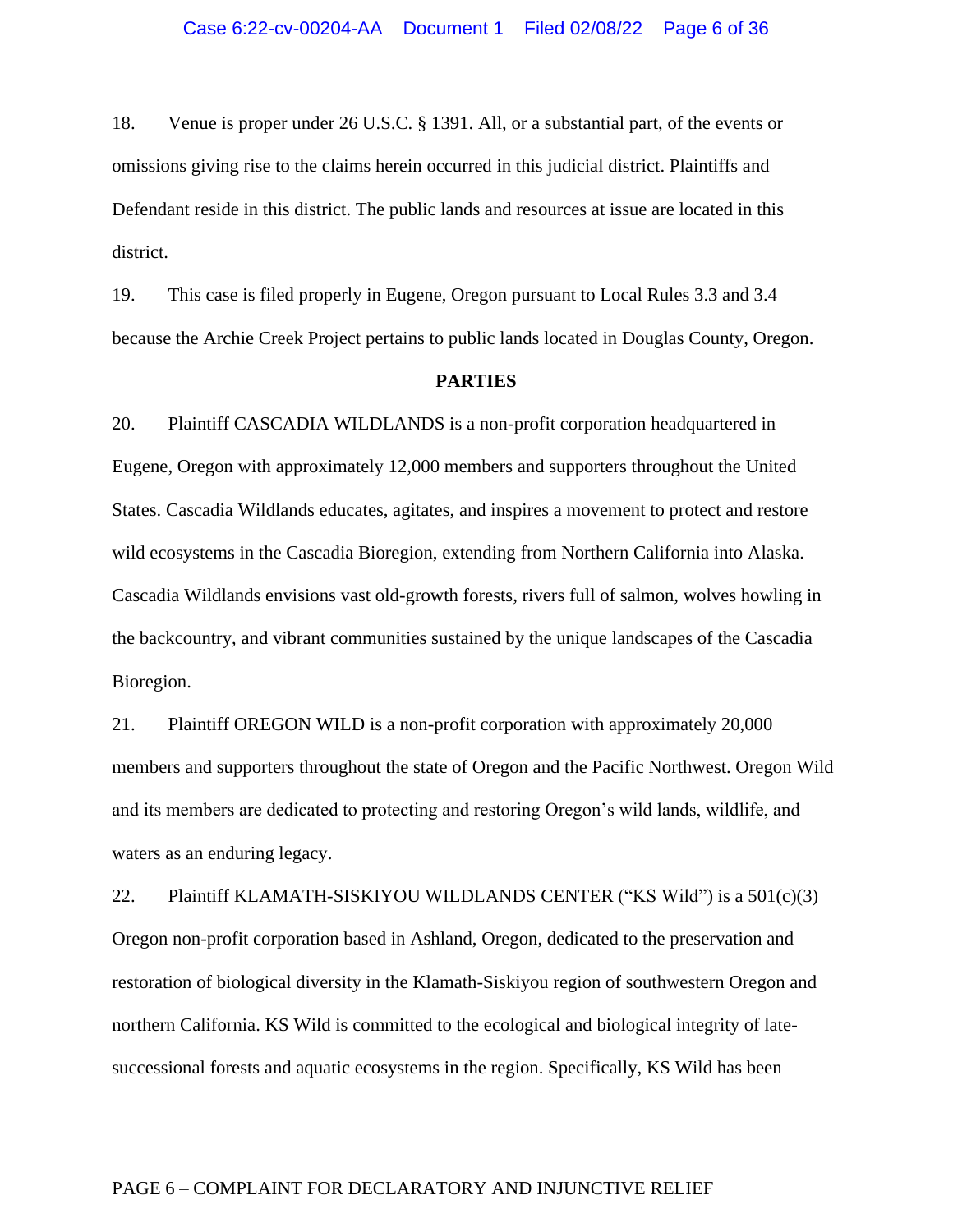### Case 6:22-cv-00204-AA Document 1 Filed 02/08/22 Page 7 of 36

heavily invested in the recovery of the northern spotted owl, a species dependent on the older forests of this region. KS Wild members and staff use and enjoy the public lands proposed for logging in the Archie Creek Project area for dispersed recreation, wildlands studies, and to satisfy our human need for direct experience with primary forests. KS Wild members hike, camp, bird watch, identify plants, and otherwise learn from the terrestrial and aquatic ecosystems in the project area where the timber sales are proposed. KS Wild and its members wish to recreate under an intact forest canopy, hear songbirds, encounter rare plants and animals, enjoy clear healthy streams, and experience unadulterated forest ecosystems. KS Wild and its members will be directly harmed by the BLM's timber sale activities within the project area. KS Wild also has an organizational interest in providing its members and the general public with information that NEPA requires the BLM to compile and disclose in its environmental documents. Members and staff of KS Wild enjoy reviewing these documents, understanding the agency's data and conclusions, and are very concerned with the environmental costs and tradeoffs involved in sitespecific resource management decisions such as the one to log post-fire forests via the Archie Creek Project timber sales. These interests are adversely impacted by the BLM's failure to comply with NEPA.

23. All Plaintiffs have organizational interests in the proper and lawful management of the Roseburg District of the BLM's public lands. First, Plaintiffs' aesthetic, recreational, scientific, economic, and spiritual interests will be adversely affected and irreparably injured if Defendant engages in activities detrimental to forest ecosystems and late successional habitat in the project area. Second, Plaintiffs' and their members' use and enjoyment of the Archie Creek Project area will be irreparably degraded and impaired if the Project is implemented as planned.

### PAGE 7 – COMPLAINT FOR DECLARATORY AND INJUNCTIVE RELIEF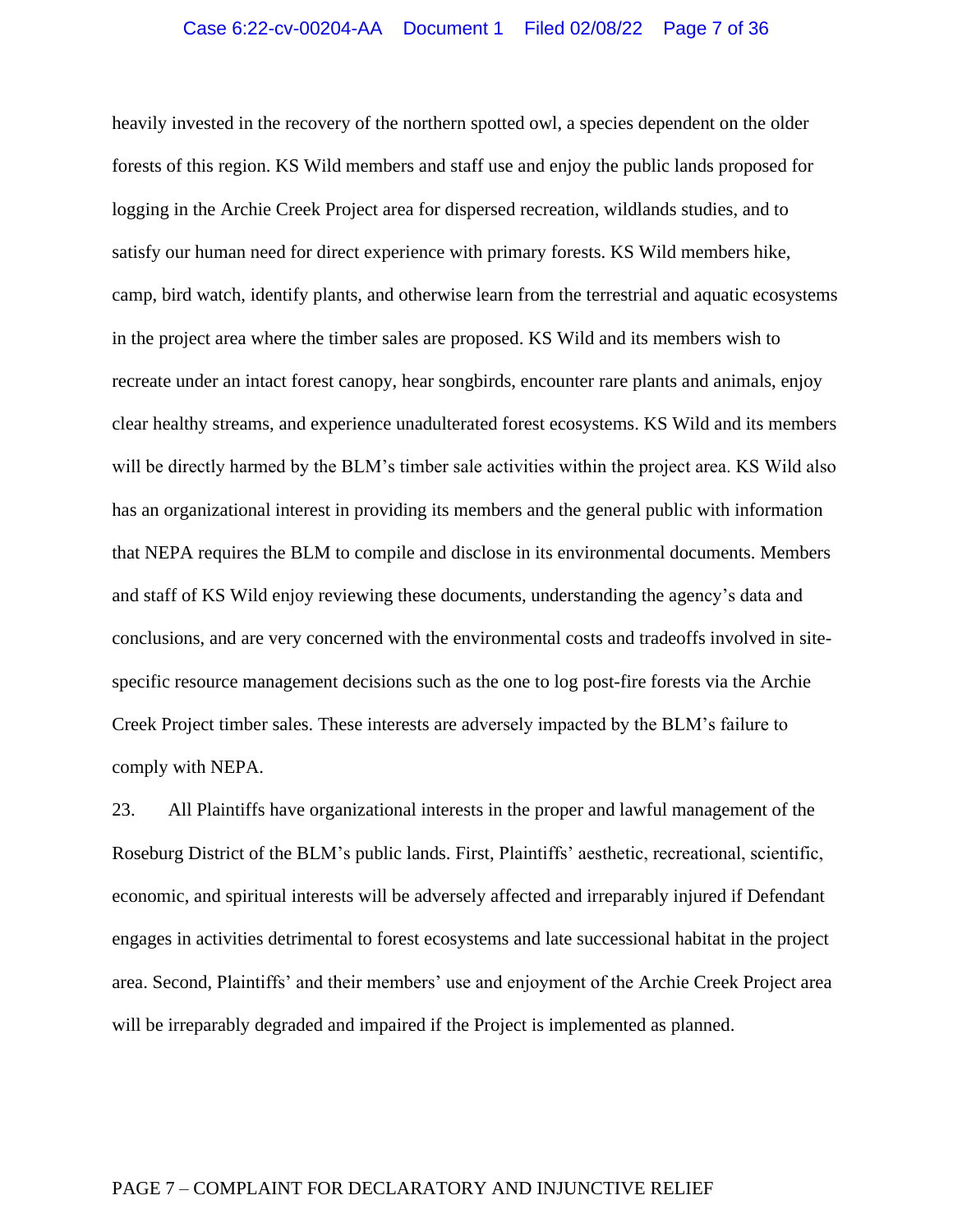### Case 6:22-cv-00204-AA Document 1 Filed 02/08/22 Page 8 of 36

24. Additionally, Plaintiffs' injuries are predicated on unlawful BLM actions that have: (1) facilitated the risk of unsupported and uninformed management and decision-making; (2) increased the risk of actual, threatened, and imminent environmental harm; and (3) created actual, concrete injuries to Plaintiffs and their interests.

25. Plaintiffs seek to ensure informed decision-making, compliance with federal law, and the prevention of unacceptable harm to the Archie Creek Project area and the threatened or endangered species that occupy it. Thus, Plaintiffs' injuries would be redressed by the relief sought.

26. Plaintiffs submitted timely written comments on the Archie Creek Project at all stages of the NEPA process. Plaintiffs have exhausted their administrative remedies.

27. Defendant BUREAU OF LAND MANAGEMENT ("BLM") is an agency within the United States Department of Interior and is charged with managing public lands and resources in accordance and compliance with federal laws and regulations.

#### **STATEMENT OF LAW**

### *Administrative Procedure Act*

28. The Administrative Procedure Act ("APA") confers a right of judicial review on any person that is adversely affected by agency action. 5 U.S.C. § 702. Upon review, the court shall "hold unlawful and set aside agency actions…found to be arbitrary, capricious, an abuse of discretion or otherwise not in accordance with the law." 5 U.S.C. § 706(2)(A).

#### *National Environmental Policy Act*

29. In 1969, Congress directed all federal agencies to assess the environmental impacts of proposed actions that have the potential to significantly affect the quality of the environment through the National Environmental Policy Act ("NEPA"). 42 U.S.C. § 4332(2)(C). NEPA's

## PAGE 8 – COMPLAINT FOR DECLARATORY AND INJUNCTIVE RELIEF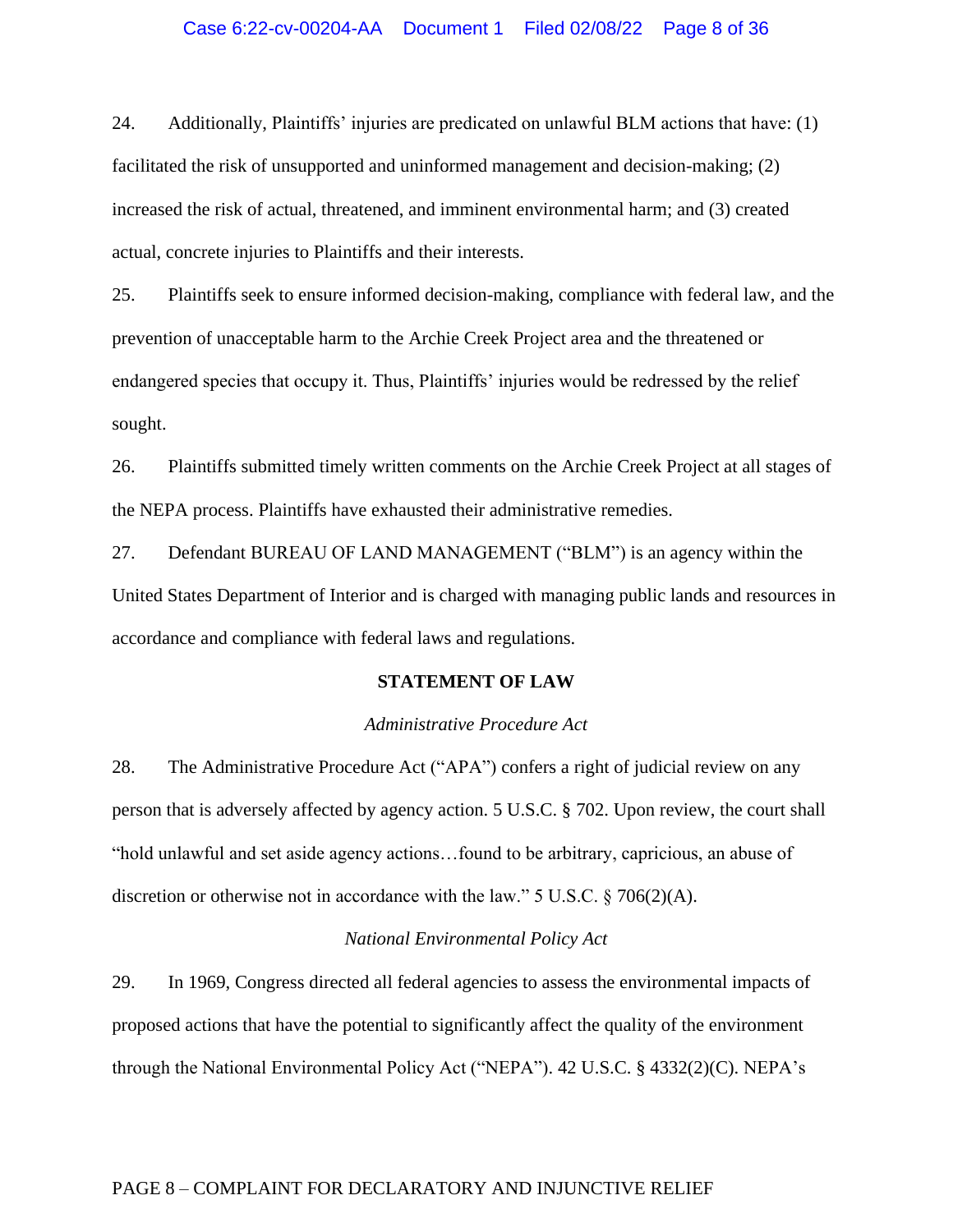#### Case 6:22-cv-00204-AA Document 1 Filed 02/08/22 Page 9 of 36

disclosure goals are two-fold: (1) to ensure that the agency has carefully and fully contemplated the environmental effects of its action, and (2) to ensure that the public has sufficient information to meaningfully participate in the decision-making process.

30. The Council on Environmental Quality ("CEQ") promulgated uniform regulations for implementing NEPA that are binding on all federal agencies. 42 U.S.C. § 4342, 40 C.F.R. §§ 1500 *et. seq*. (1978).

31. NEPA requires federal agencies to prepare, consider, and approve an adequate Environmental Impact Statement ("EIS") for "any major federal action significantly affecting the quality of the human environment." 42 U.S.C. § 4332(2)(c); 40 C.F.R. § 1501.4(a)(1) (1978).

32. To determine whether an action requires an EIS as required by NEPA, an action agency may prepare an Environmental Assessment ("EA"). 40 C.F.R. § 1501.4(b) (1978). An EA should be a concise public document that briefly describes the proposal, examines reasonable alternatives, considers environmental impacts, and provides a listing of individuals and agencies consulted. 40 C.F.R. § 1508.9 (1978). After preparing an EA, the agency will either issue a Finding of No Significance or prepare an EIS. If the agency decides that an EIS is not needed, it must undertake a thorough environmental analysis and supply a convincing statement of reasons that explains why a project's impacts are not significant.

33. To make a rational determination of non-significance, NEPA documents must consider the proposed action's direct, indirect, and cumulative environmental impacts. 40 C.F.R. § 1508.8 (1978). Direct impacts are caused by the action and occur at the same time and place as the proposed project. *Id.* § 1508.8(a) (1978). Indirect impacts are caused by the action and are later in time or farther removed in distance but still reasonably foreseeable*. Id.* § 1508.8(b) (1978). Both types of impacts include "effects on natural resources and on the components, structures,

### PAGE 9 – COMPLAINT FOR DECLARATORY AND INJUNCTIVE RELIEF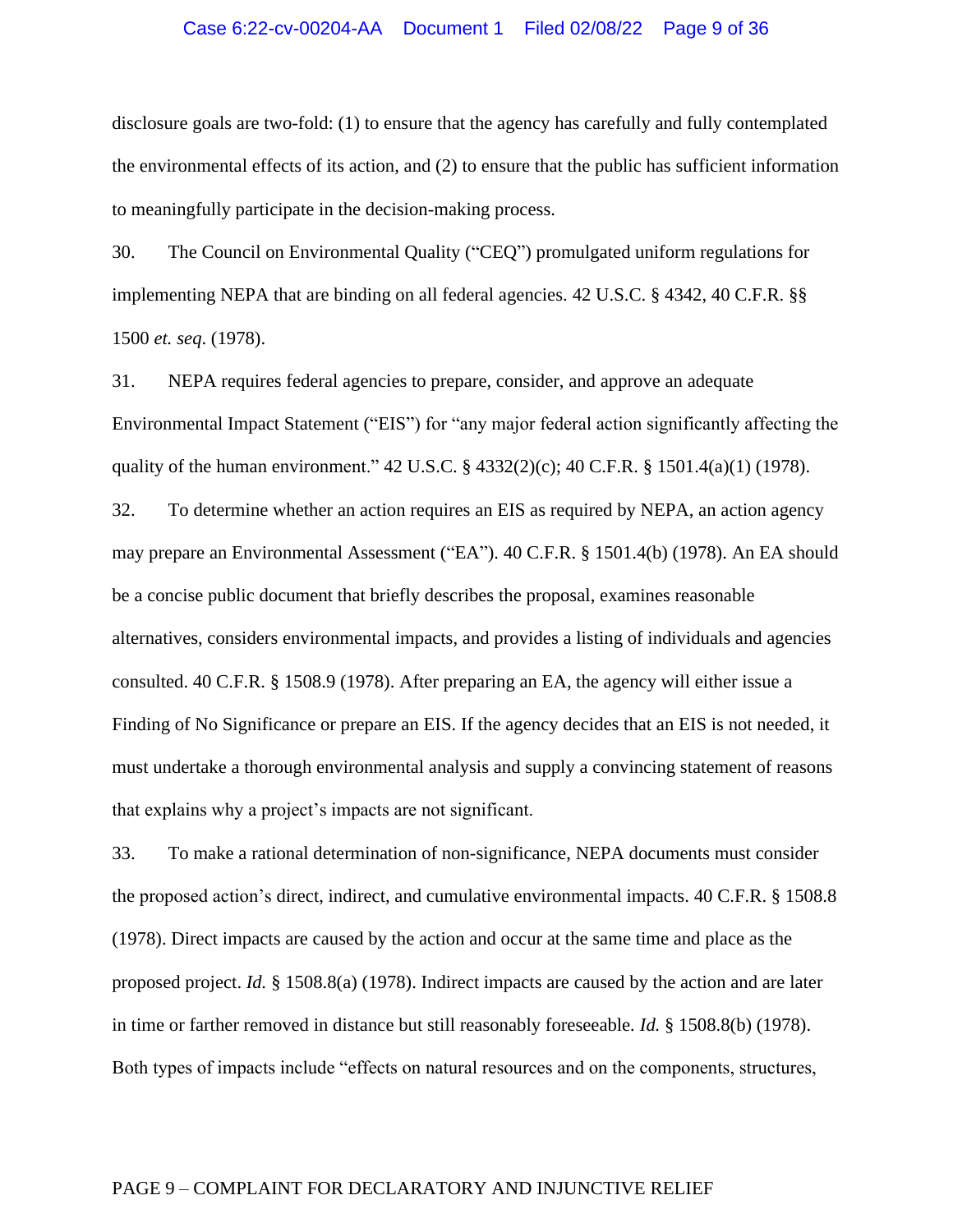#### Case 6:22-cv-00204-AA Document 1 Filed 02/08/22 Page 10 of 36

and functioning of affected ecosystems," as well as "aesthetic, historic, cultural, economic, social or health [effects]." *Id.* § 1508 (1978). Cumulative impacts result when the "incremental impact of the action [is] added to other past, present, and reasonably foreseeable future actions" undertaken by any person or agency. *Id.* § 1508.7 (1978).

34. Finally, NEPA requires federal agencies to release environmental information to public officials and citizens before agency decisions are made and before any actions occur to implement the proposed project. 40 C.F.R. § 1500.1(b) (1978). The information released must be of high quality and sufficient so the public can question the agency's rationale and understand the agency's decision-making process. *Id.*

#### *Federal Land Policy and Management Act*

35. Congress enacted the Federal Land Policy and Management Act ("FLPMA") in 1976, in part "to provide for the management, protection, development, and enhancement of the public lands." Pub. L. 94-579; *see also* 43 U.S.C. § 1701 *et seq*. Congress enacted FLPMA to ensure that the present and future use of public lands be "projected through a land use planning process." 43 U.S.C. § 1701(a)(2). Furthermore, Congress expressed its belief that our public land should "be managed in a manner that will protect the quality of scientific, scenic, historical, environmental, air and atmospheric, water resource, and archeological values." 43 U.S.C. §  $1701(a)(8)$ .

36. FLPMA requires the BLM to develop land use plans called "resource management plans" ("RMP") that govern the use of the land it manages. 43 U.S.C.  $\S$  1712. Once a land use plan has been developed, the BLM is required to manage its lands in compliance with the plan. 43 U.S.C. § 1732; 43 C.F.R. § 1610.5-3(a).

### PAGE 10 – COMPLAINT FOR DECLARATORY AND INJUNCTIVE RELIEF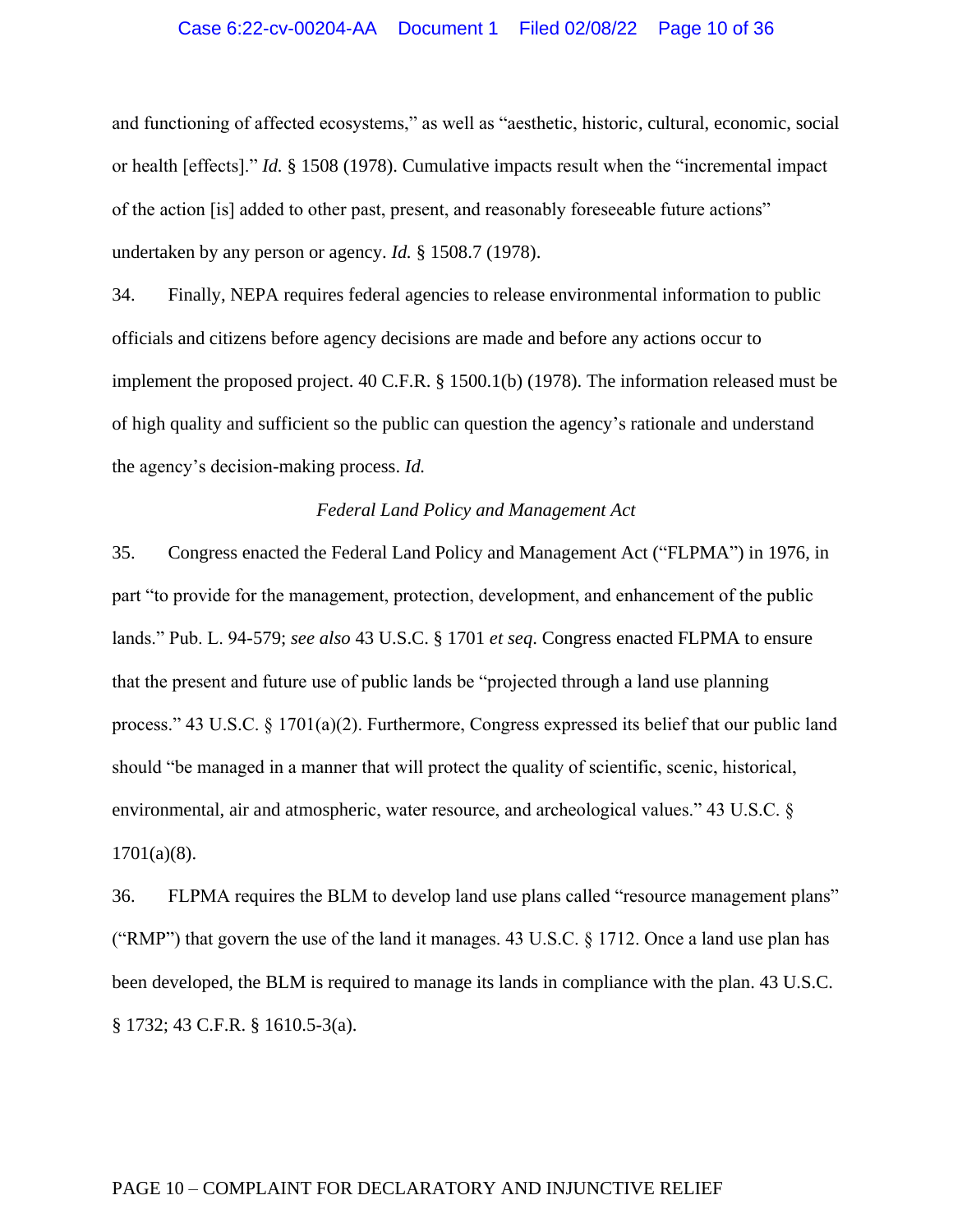37. The Archie Creek Salvage Harvest and Hazard Tree Removal project was developed under the 2016 Northwestern and Coastal Oregon Record of Decision and Resource Management Plan ("2016 RMP"). The 2016 RMP provides specific management directions for timber salvage in the various land use allocations.

> *2016 Northwestern and Coastal Oregon Record of Decision and Resource Management Plan*

38. The 2016 RMP provides overall direction for all resources on BLM-administered lands in Western Oregon, including the lands at issue here. The overall purpose of the 2016 RMP is in relevant part to provide a sustained yield of timber, contribute to the conservation and recovery of threatened and endangered species, provide clean water in watersheds, and restore fireadapted ecosystems. The 2016 RMP provides this direction through different designated land use allocations which have different management objectives and management direction. The management directions in the 2016 RMP identify what future actions may or may not be allowed within the different land use allocations.

39. The relevant land use allocations here are the Harvest Land Base, Late Successional Reserves, and Riparian Reserves.

40. The Harvest Land Base's ("HLB") management objectives include offering for sale the declared Allowable Sale Quantity ("ASQ") of timber. The ASQ represents the sustained-yield volume of timber that the BLM can offer for sale. The BLM is required to make the determination of the ASQ accounting in compliance with other laws and with consideration of the objectives, land use allocations, and management directions of the RMP.

41. The HLB is divided into two sub-allocations, Low Intensity Timber Areas ("LITA") and Moderate Intensity Timber Areas ("MITA"). In both allocations, the BLM is instructed to implement timber salvage harvest after disturbance events to recover economic value and to

## PAGE 11 – COMPLAINT FOR DECLARATORY AND INJUNCTIVE RELIEF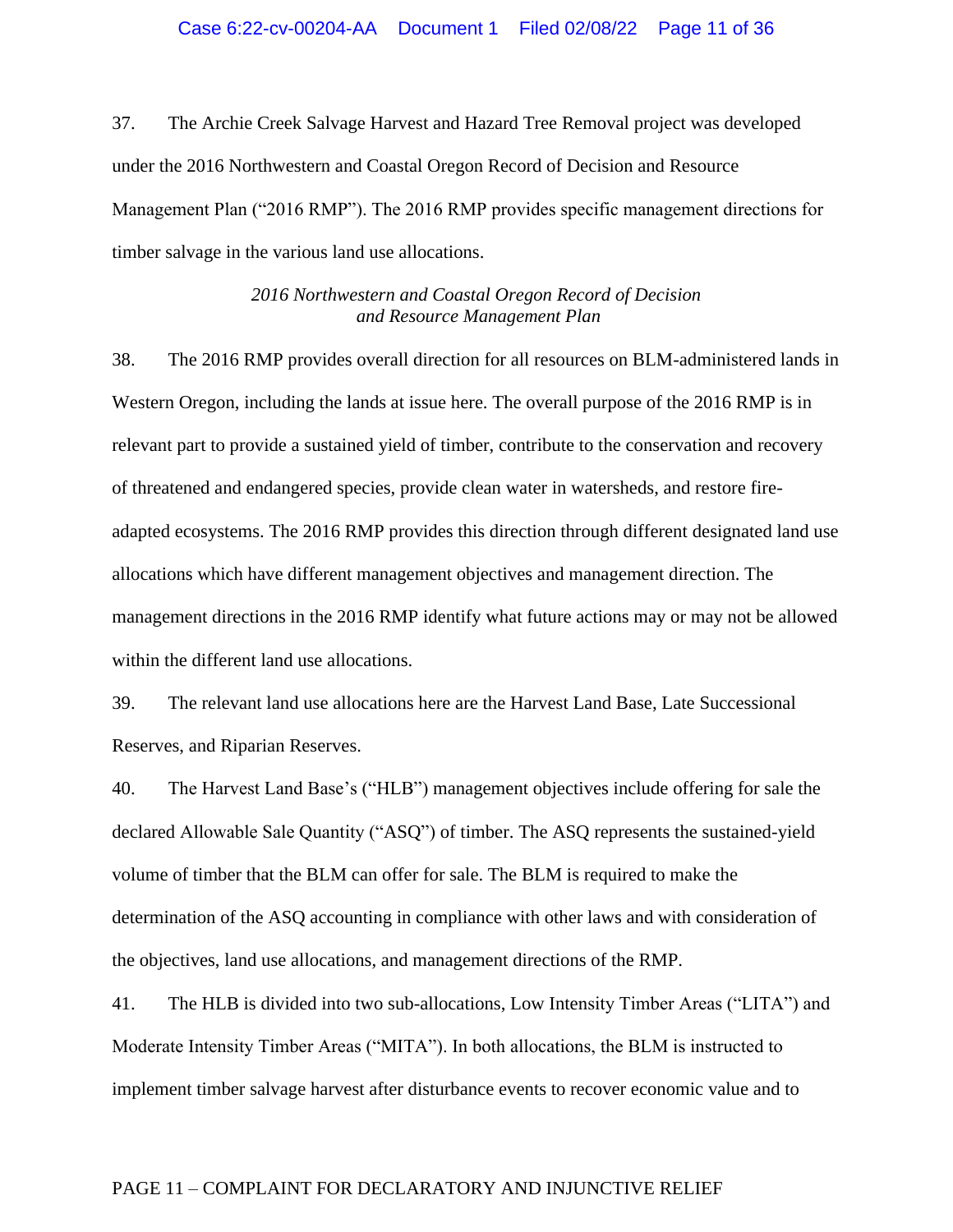#### Case 6:22-cv-00204-AA Document 1 Filed 02/08/22 Page 12 of 36

minimize commercial loss or deterioration of damaged trees where the BLM determines that removal is economically viable. Within the MITA, post-fire logging must leave 5 percent of the pre-harvest stand basal area in live trees or snags in individual harvest units and at least 15 percent of the pre-harvest stand basal area in live trees or snags in individual harvest units with the LITA.

42. The BLM's primary management objectives for the Late Successional Reserves ("LSRs") are to maintain nesting-roosting habitat for the northern spotted owl and to promote the development and maintenance of foraging habitat for the northern spotted owl, including creating and maintaining habitat to increase diversity and abundance of prey for the northern spotted owl. The BLM is required to follow its management direction within the 2016 RMP and allowable use restrictions for LSRs, such as maintaining nesting-roosting habitat function, regardless of northern spotted owl occupancy.

43. The BLM's primary management objective for Riparian Reserves is to contribute to the conservation and recovery of ESA-listed fish species and their habitats. The BLM is required to follow its management direction within the 2016 RMP and allowable use restrictions for Riparian Reserves, such as prohibiting yarding corridors, skid trails, and road maintenance unless there is not operationally feasible and economically viable alternative to accomplish other resource management objective.

44. Yarding corridors/wedges are landing areas where cut logs are moved and stored. Yarding corridors are primarily used for cable yarding but may be used for ground-based yarding in situations where logical road locations cannot be constructed to a landing within the unit. All land use allocations contain management directions which specifically describe where yarding corridors are allowed and for what purposes.

#### PAGE 12 – COMPLAINT FOR DECLARATORY AND INJUNCTIVE RELIEF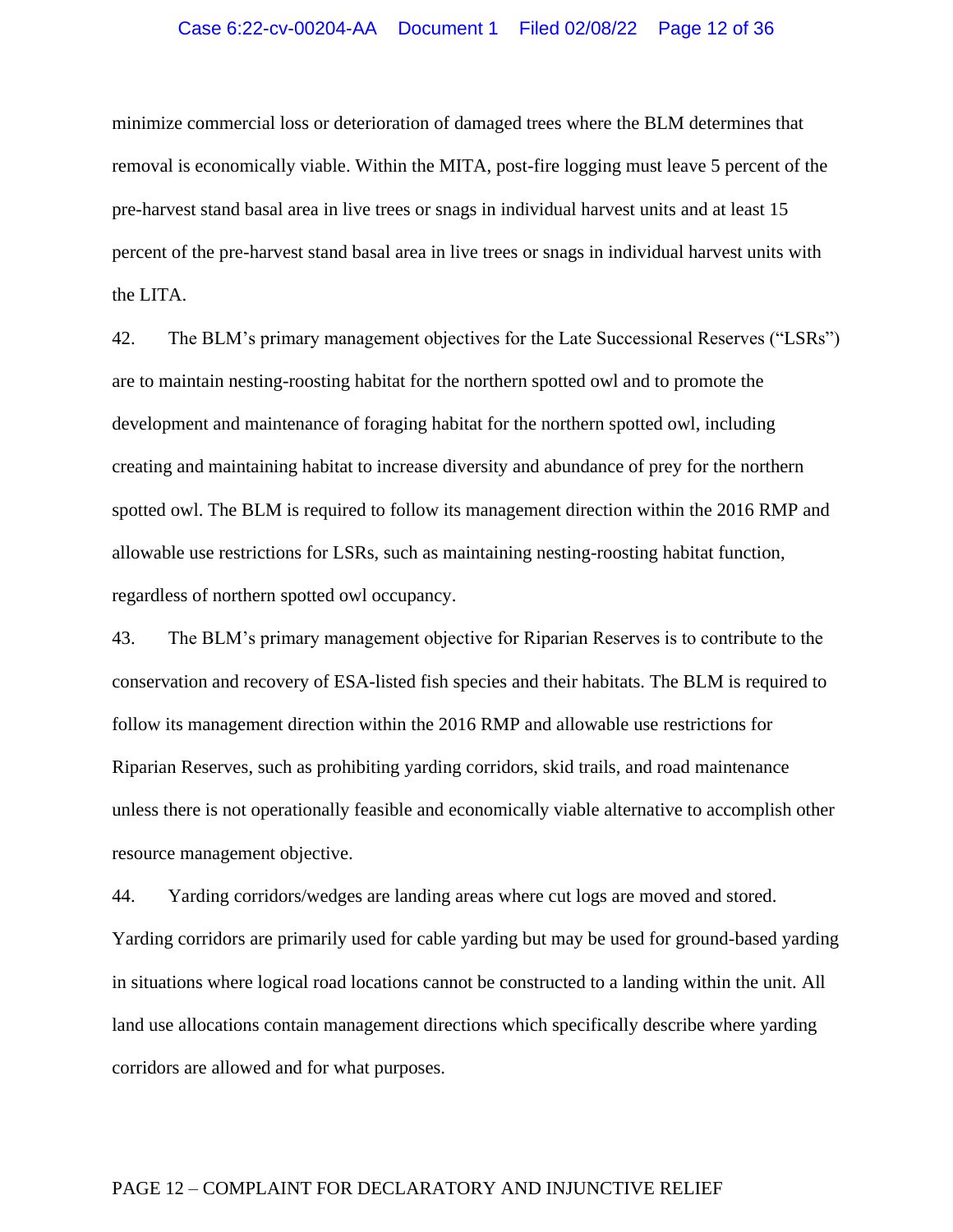## **STATEMENT OF FACTS**

#### *Archie Creek Fire*

45. The Archie Creek Fire started on September 8, 2020, and burned 131,504 acres, including 39,900 acres of BLM forest lands. The fire started in part on lands managed by the Roseburg District BLM, quickly combined with a fire on nearby Umpqua National Forest lands, and rapidly spread throughout nearby commercial forest lands and intermingled residences. The fire's behavior was characterized as extreme.

46. In total, over 2,100 residents were evacuated, and 109 houses destroyed.

47. The fire was declared contained on November 16, 2020.

48. The Archie Creek Fire was one of multiple large fires that burned extensively through western Oregon during the late summer and fall of 2020.

49. Within the overall 131,504-acre Archie Creek Fire perimeter, an estimated 33 percent burned at high severity, 44 percent at moderate severity, 14 percent at low severity, and 9 percent was classified as unburned or experienced very low severity burn.

50. The BLM estimates that 50 percent of the areas affected by the Archie Creek Fire in the Project analysis area burned at high severity, 3 percent at moderate severity, 19 percent at mixed severity, and 28 percent at low/unburned severity.

51. The incidence of high severity fire can be attributed to that fact that 69 percent of the affected analysis area is owned by private and commercial timber companies, where forests are maintained as even-aged plantations managed on a 40–60-year harvest rotation and are intermixed with federal lands in a checkerboard pattern. Research has consistently shown that these young, homogenous, and intensively managed forests are more susceptible to high fire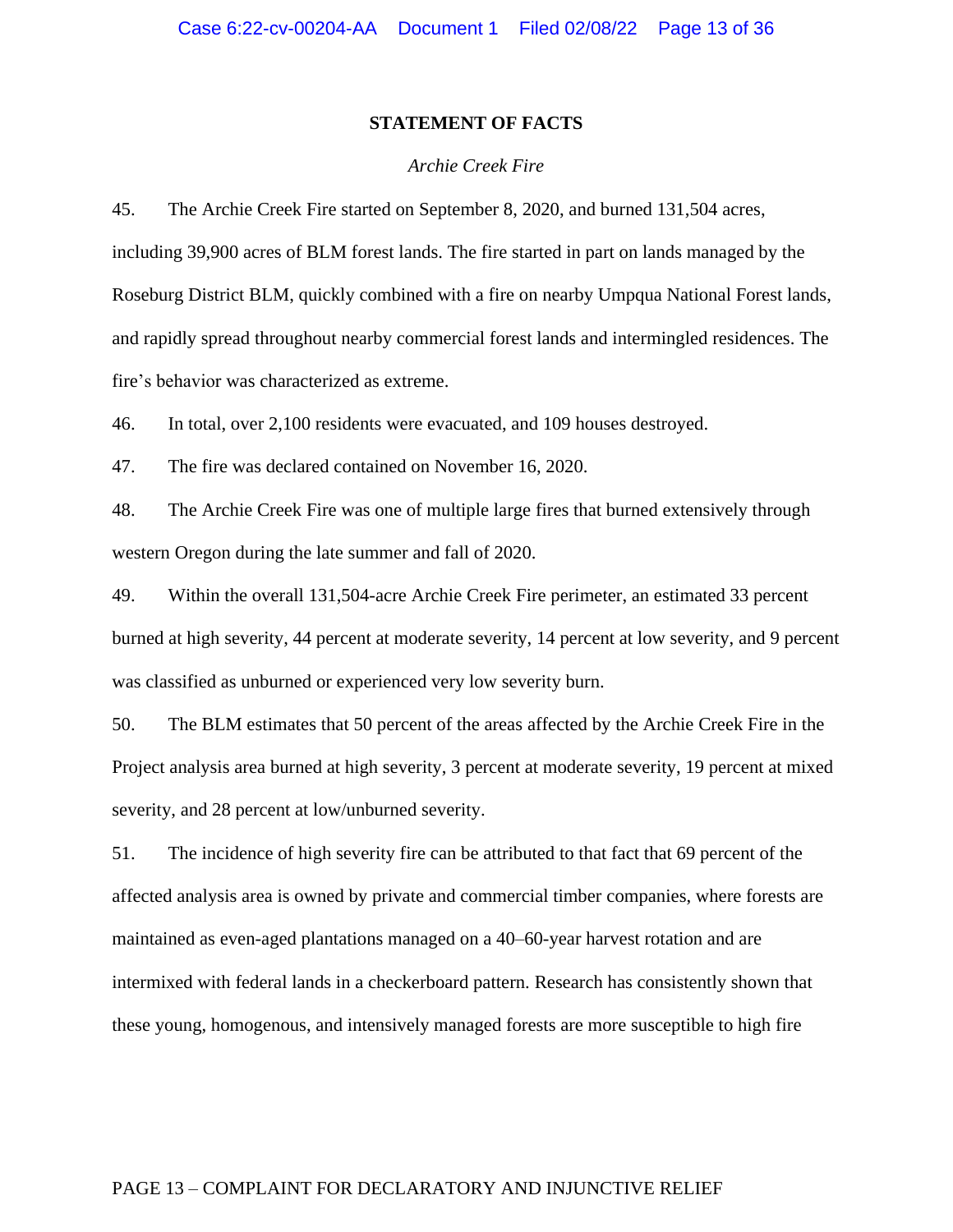## Case 6:22-cv-00204-AA Document 1 Filed 02/08/22 Page 14 of 36

severity than forests on nearby public lands, which tend to have more varied tree species and structure, including much older trees.

52. In areas where the fire burned at moderate to high severity, the fire created complex early seral stands, which the BLM has previously determined was lacking across the landscape given past forest management and ongoing fire suppression practices.

53. The fire also created down wood and snags, or standing dead trees or damaged trees that will die over the next 10-20 years and provide important wildlife habitat for older forest species.

54. The fire also affected soils.

55. Soil burn severity ("SBS") is the primary characteristic driving post-fire soil erosion response and sediment delivery. Within the Archie Creek Fire burned area, 73% of areas experienced high and moderate SBS. Across this area, the BLM identified long-term soil productivity as a critical value with a high risk of damage or loss. The BLM made this determination because there is an elevated risk of instability in the form of rockfall and debris flows across much of the burned area.

56. The cumulative risk of various types of erosion is high along many slopes and drainages in and below the burned area following the Archie Creek Fire. The primary watershed responses are expected to include an initial flush of ash and burned materials, erosion in drainages and on steep slopes in the burned area, increased peak flows and sediment transport and deposition, and debris flows. These responses will likely lead to increased water quality concerns for municipal and domestic drinking water providers within and downstream of the fire, as well as aquatic organisms and their habitat.

### PAGE 14 – COMPLAINT FOR DECLARATORY AND INJUNCTIVE RELIEF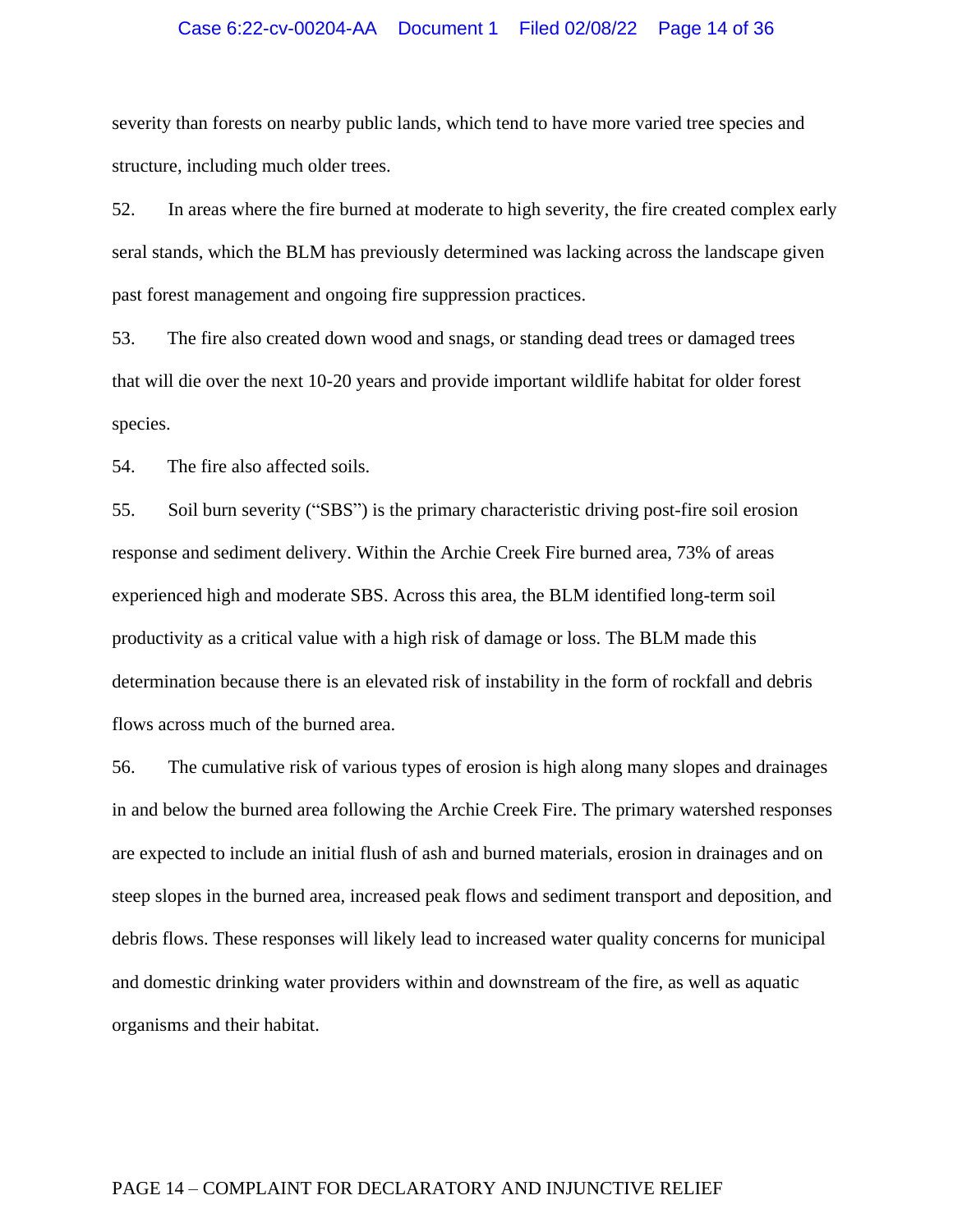#### *Archie Creek Project*

57. The Archie Creek Salvage Harvest and Hazard Tree Removal Project ("Archie Creek Project" or the "Project") authorizes treatment of 12,562 acres across a 22,000-acre project area. This includes the logging of 6,564 acres of forest in salvage units, plus over 3,677 acres of hazard-tree logging in Riparian Reserves and LSRs.

58. The Archie Creek Project is the largest post-fire area salvage logging project in Oregon following the 2020 fires. The forests targeted for logging are up to 160 years in age, including never-before-logged native, mature forests with trees several feet in diameter.

59. Approximately 55 percent of the Archie Creek Project area is within the Wildland Development Area ("WDA"), or more commonly referred to as Wildland Urban Interface. The WDA is the zone of transition between structures and human development meet wildland and vegetative fuels. The magnitude of human-caused ignitions within this area increases significantly, as does the risk to human life and property from wildfire. There are several homes directly adjacent to the Archie Creek Project area as well as highways and transmission lines. 60. The 22,000-acre Archie Creek Project area spans across 6 different watersheds and includes the designated Wild and Scenic River Corridor for the North Umpqua River. 61. The majority of the proposed logging occurs in the HLB land use allocation. The

proposed logging will retain the minimum number of trees required under the 2016 RMP: "5 percent of the pre-harvest stand basal area in live trees or snags in individual harvest units for HLB Moderate Intensity Timber Area ('MITA') and at least 15 percent of the pre-harvest stand basal area in live trees or snags in individual harvest units for HLB Low Intensity Timber Area  $(LITA')$ ."

#### PAGE 15 – COMPLAINT FOR DECLARATORY AND INJUNCTIVE RELIEF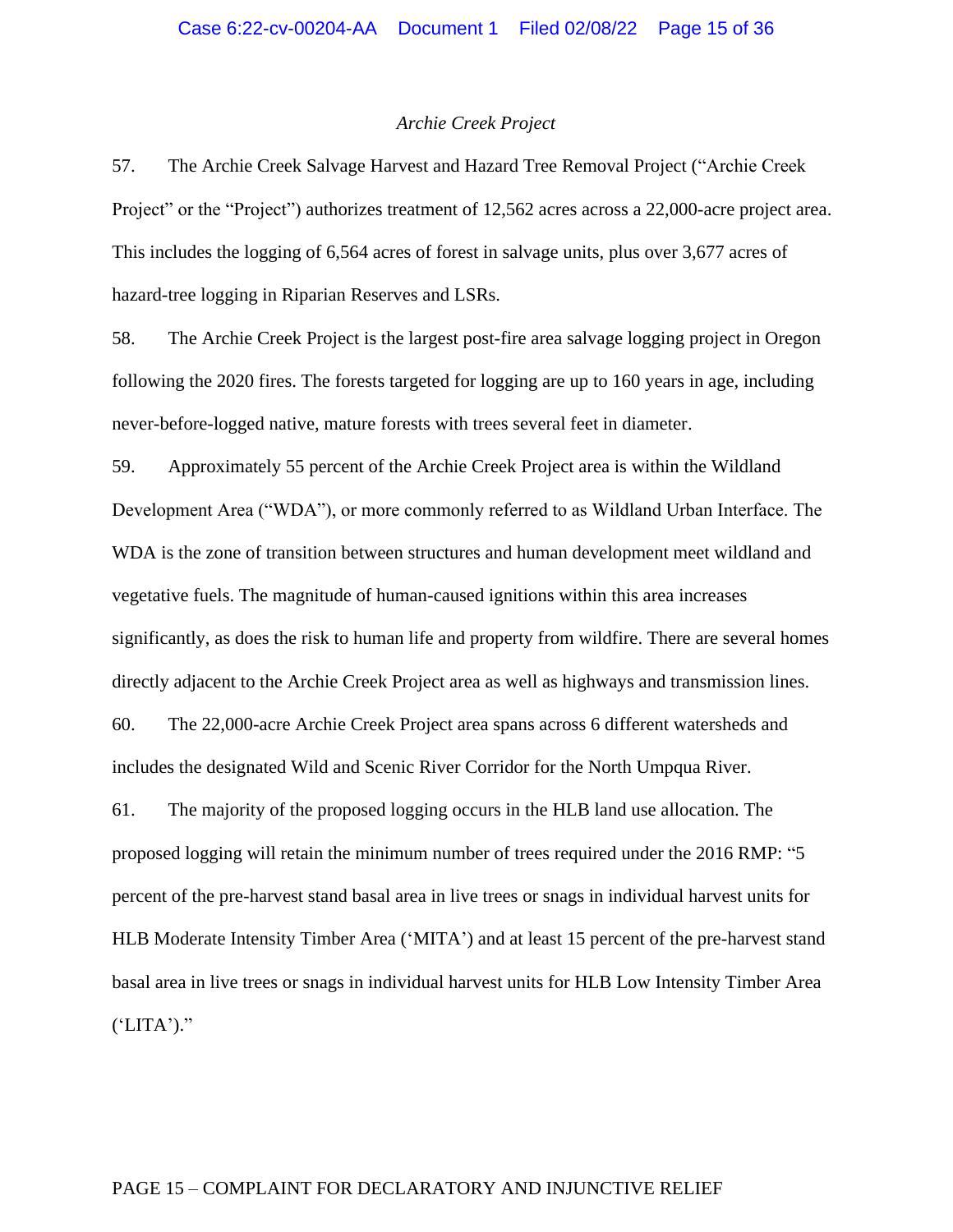#### Case 6:22-cv-00204-AA Document 1 Filed 02/08/22 Page 16 of 36

62. The Archie Creek Project includes 2,024 acres of logging in LSR land use allocation, where again the BLM's primary management objectives are to maintain nesting-roosting habitat for the northern spotted owl and to promote the development and maintenance of foraging habitat for the northern spotted owl.

63. The Archie Creek Project includes 1,111 acres of logging in Riparian Reserve land use allocation where again the primary objective is to contribute to the conservation and recovery of ESA-listed fish species and their habitats.

64. The annual timber target or ASQ for the Roseburg District is 32 million board feet ("MMbf"). The Archie Creek Project is anticipated to generate 40 MMbf per year for fiscal year 2021 and 45 MMbf for fiscal year 2022. The Archie Creek Project is predicted to exceed the ASQ by 8-13 MMbf per year, going far beyond what the BLM previously determined was sustainable and lawful.

65. The Project will also involve the construction of approximately 12 new miles of roads, and 57 landings along this road construction. The roads will be 14 feet wide with an average clearing of 40 feet on each side of the road. Timber haul on these newly constructed roads will occur during the wet and dry season. Roads will be constructed through LSR and Riparian Reserve allocations.

66. The Project involves the construction of yarding corridors/wedges outside of the salvage harvest units based on limited access or operational needs due to topography, including construction of yarding corridors on 53 acres in the LSR land use allocations. All trees within these corridors will be cut and removed, removing all of the forest canopy from these yarding corridors. Yarding corridors constructed in Riparian Reserves will be used for ground-based logging.

### PAGE 16 – COMPLAINT FOR DECLARATORY AND INJUNCTIVE RELIEF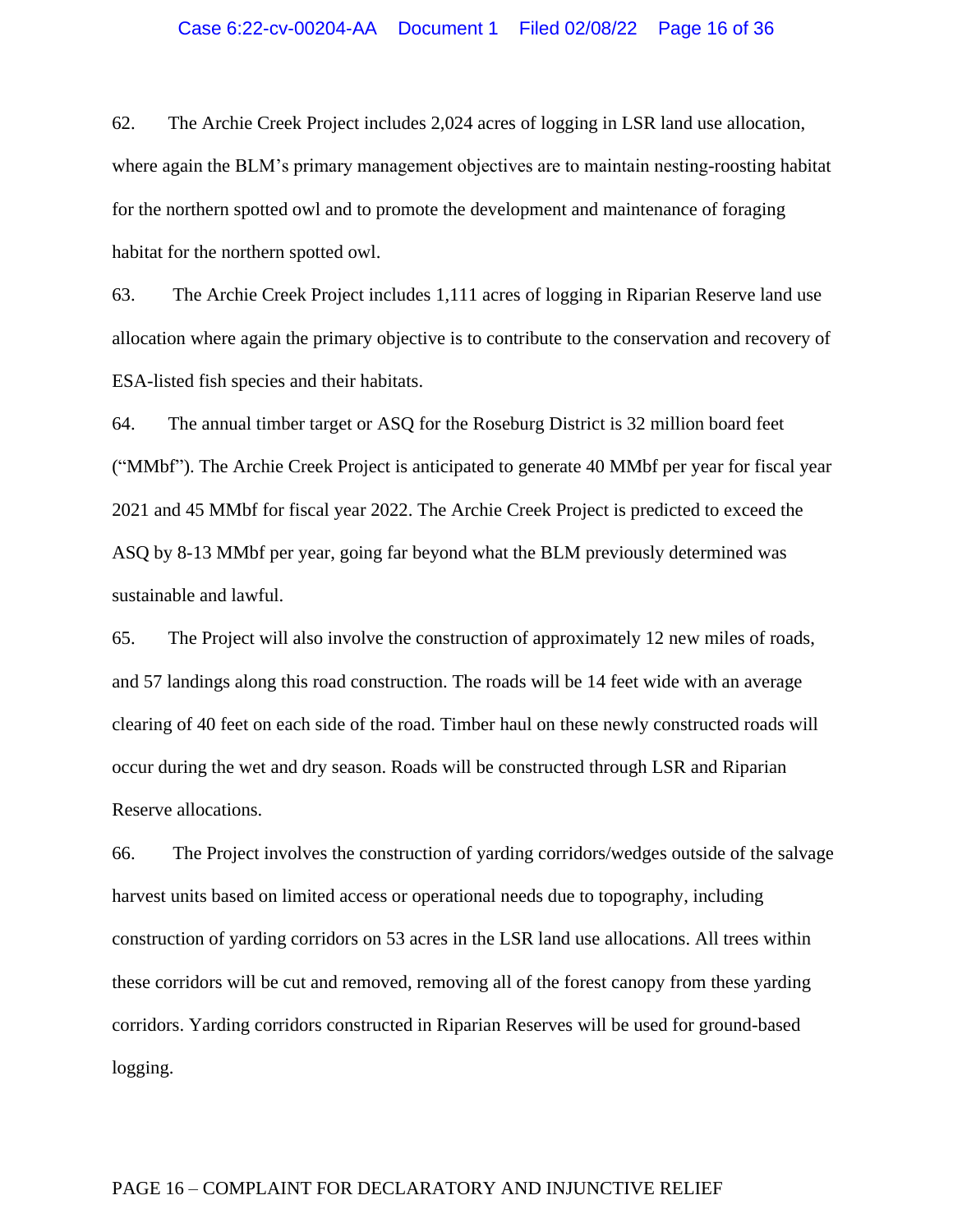67. Plaintiffs submitted scoping comments on the Project on January 18, 2021. Plaintiffs raised concerns with the sheer volume of logging on recently burned and vulnerable soils above the North Umpqua River. Plaintiffs raised concerns with salvage logging and associated activities that included but were not limited to: adverse environmental effects on reserves, latesuccessional forest ecosystems, the North Umpqua River and its many tributaries, the northern spotted owl, Oregon Coast coho salmon, future fire risk and hazard, road-related ecological effects, aquatic species, Pacific fisher, summer instream flows, soils, noxious weed spread, snags and desired levels of downed woody debris, carbon sequestration and storage, imperiled and sensitive botanical species, the surrounding communities, and unique and important recreation and cultural areas; the science highlighting the adverse ecological effects of salvage logging; the scientific controversy surrounding owl use and occupancy of post-fire forests; the BLM's definition of burned areas and including moderate and severely burned areas together for logging purposes; and cumulative impacts with other ongoing salvage logging activities, particularly on nearby private land. Plaintiffs specifically requested that the BLM develop an EIS so that these issues could be addressed in detail.

68. The BLM ignored Plaintiffs' request and finalized an abbreviated EA in early August 2021. The BLM released the final EA on August 16, 2021. The BLM issued final decisions that same day for three different timber sales implementing the Project. These decisions were issued "full force and effect," meaning that the decision took effect immediately and exempted the project from administrative review of the decision.

69. Only two issues were identified for detailed analysis in the EA: (1) how the proposed salvage logging would affect recovery of economic value from timber harvest following a

### PAGE 17 – COMPLAINT FOR DECLARATORY AND INJUNCTIVE RELIEF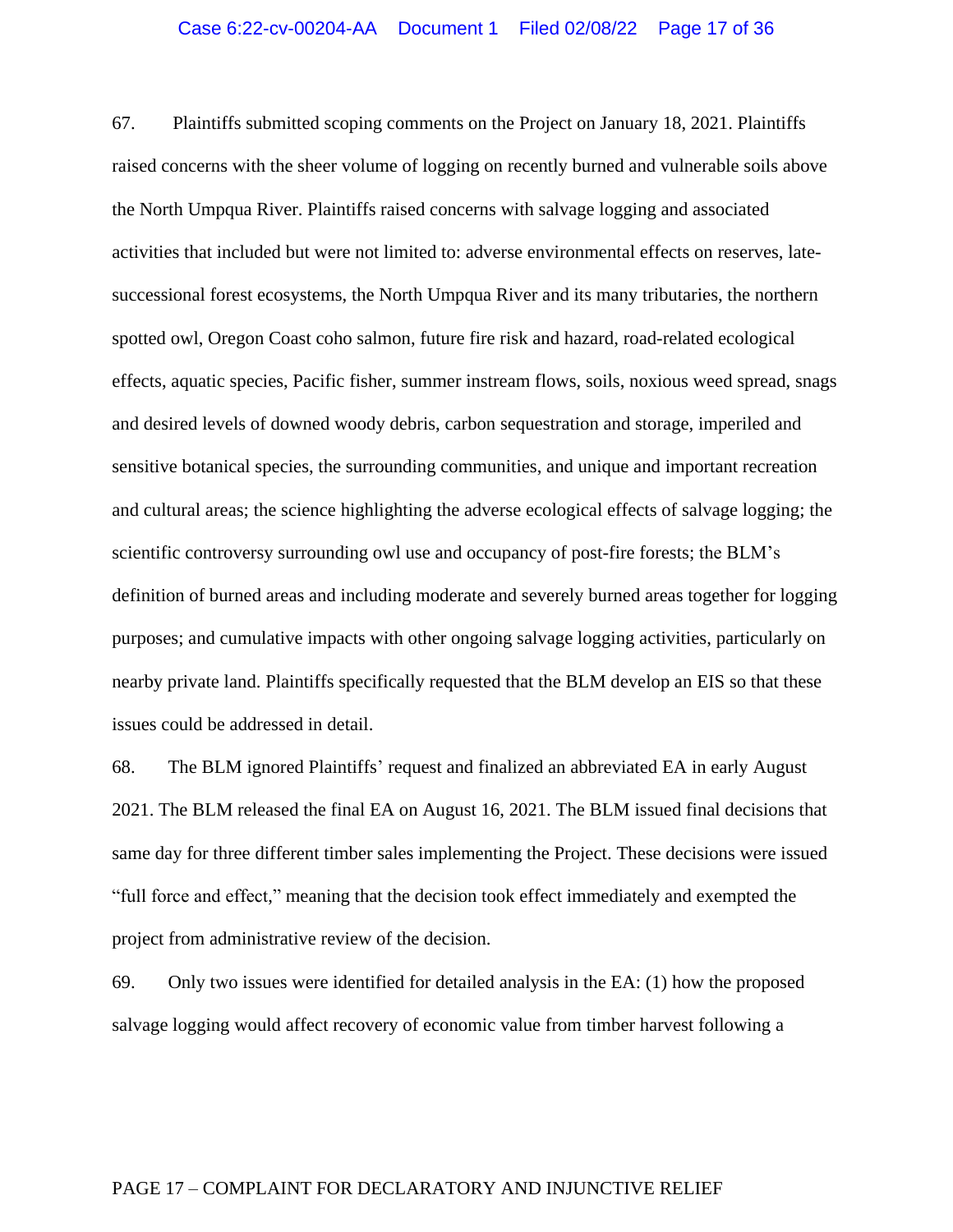### Case 6:22-cv-00204-AA Document 1 Filed 02/08/22 Page 18 of 36

disturbance event and contribute towards the achievement of the ASQ for the Roseburg District, and (2) how vegetation management would affect soils and water quality.

70. The EA contains an extensive list of issues not analyzed in detail in a 41-page Appendix. The issues not analyzed in detail in the EA include but are not limited to effects on: (1) the northern spotted owl and its critical habitat; (2) BLM Bureau Sensitive Species and their habitats; (3) hunting and big game species; (4) special status botanical species; (5) noxious weed spread; (6) recreation; (7) views or visual resources; (8) cultural resources; (9) future fire hazard and risk; (10) carbon sequestration and storage; (11) slope stability and landslide risk; (12) streamflow; (13) all aquatic species including Oregon Coast coho salmon and its critical habitat and designated Essential Fish Habitat; and (14) the North Umpqua Wild and Scenic River Corridor.

71. The BLM disregarded compliance with numerous applicable standards in the 2016 RMP that pertain to many of the issues the BLM dismissed from detailed consideration.

### *Soil and Water Quality*

72. The Archie Creek Project will cause detrimental soil disturbance through soil compaction, displacement, loss of organic matter, and subsequent soil erosion. Soil erosion and runoff from the Project will increase sediment loading in the creeks, streams, rivers, and water in the Project area. The BLM does not analyze or disclose the impact of the increases in sediment from logging and road construction on water quality or fisheries habitat, such as Oregon Coast coho salmon habitat.

73. The Archie Creek Fire largely burned at high and moderate soil burn severity. The Archie Creek Fire modified the existing baseline for soil conditions. The BLM does not disclose or analyze the new baseline soil conditions in the Archie Creek EA.

### PAGE 18 – COMPLAINT FOR DECLARATORY AND INJUNCTIVE RELIEF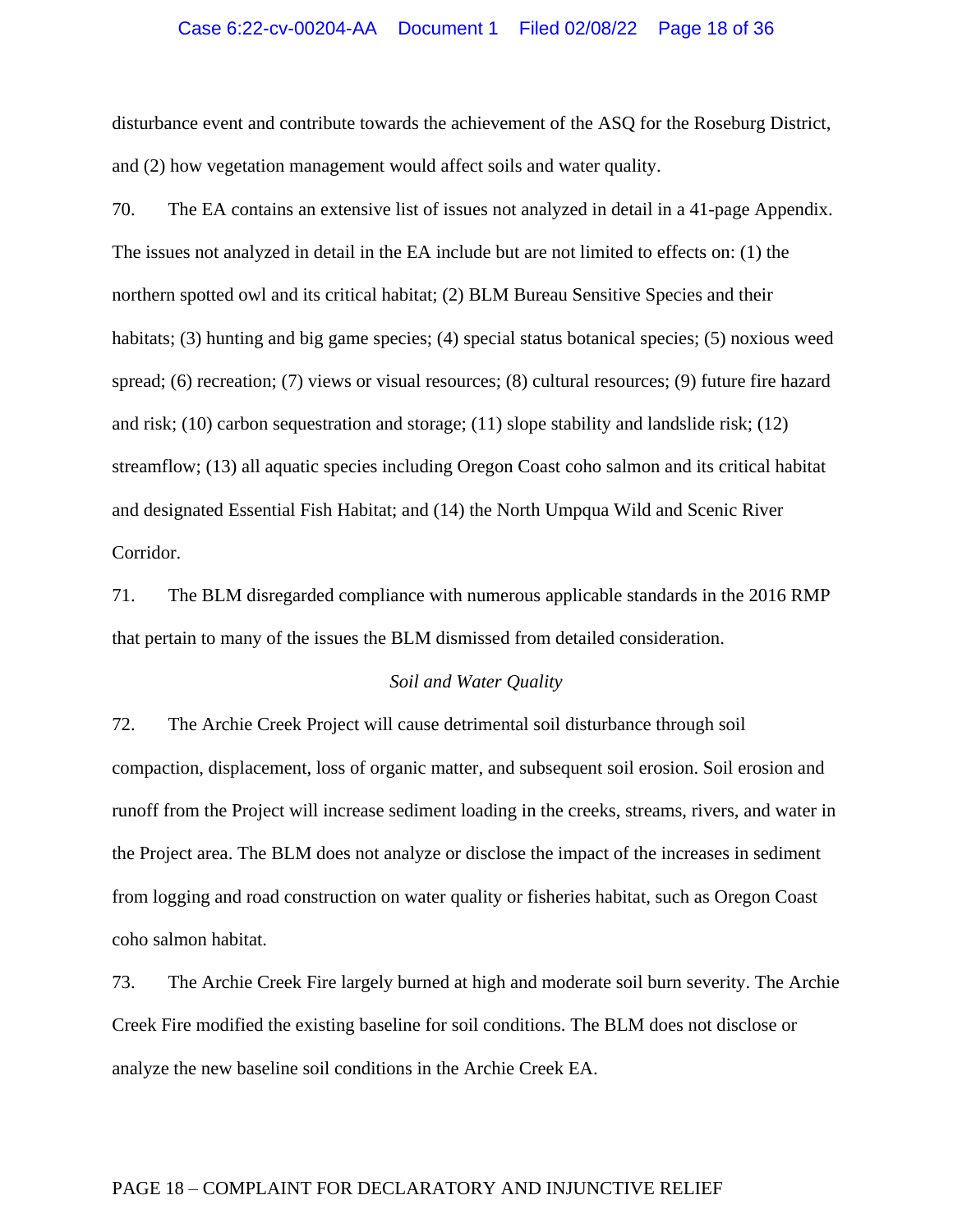### Case 6:22-cv-00204-AA Document 1 Filed 02/08/22 Page 19 of 36

74. Post-fire soil conditions are vulnerable to surface erosion. Surface erosion leads to longterm declines in soil productivity and impacts to water quality, including but not limited to, increased sediment loading and turbidity. Wildfires increase the susceptibility of soils to erosion. Higher severity fires increase the erosion potential by several orders of magnitude. Approximately half of the area the BLM proposes to log has an erosion hazard rating as moderate while the other half has an erosion hazard rating as severe or very severe.

75. Moderate to high severity fires can produce peak flows (i.e., high river and stream flows) that are 5- to 870-times larger than those peak flows in unburned areas. Tree and canopy removal reduces water storage. These hydrologic changes lead to increased annual and partial duration peak flows. As a result of the Archie Creek Fire, streams are expected to exhibit higher peak flow rates (200-210 percent of normal) and a much greater amount of sediment and debris delivery.

76. The Archie Creek Project planning area already contains legacy ground disturbance from past timber harvest operations. Most landings and roads are highly compacted with no soil cover. 77. Post-fire logging activities further increase soil erosion and post-fire runoff. Ground based harvest contributes the highest soil disturbance as skidding logs across bare soil disturbs and compacts the already damaged soil. The BLM proposes ground-based logging on approximately 1,715 acres of moderate or high burn severity soil. The BLM does not accurately analyze or disclose anticipated adverse soil impacts. The BLM instead bases its soil impact analysis on pre-fire monitoring data. The BLM does not disclose or analyze the additional sediment loading from the timber harvest activities on 12,562 acres of post-fire soils.

## PAGE 19 – COMPLAINT FOR DECLARATORY AND INJUNCTIVE RELIEF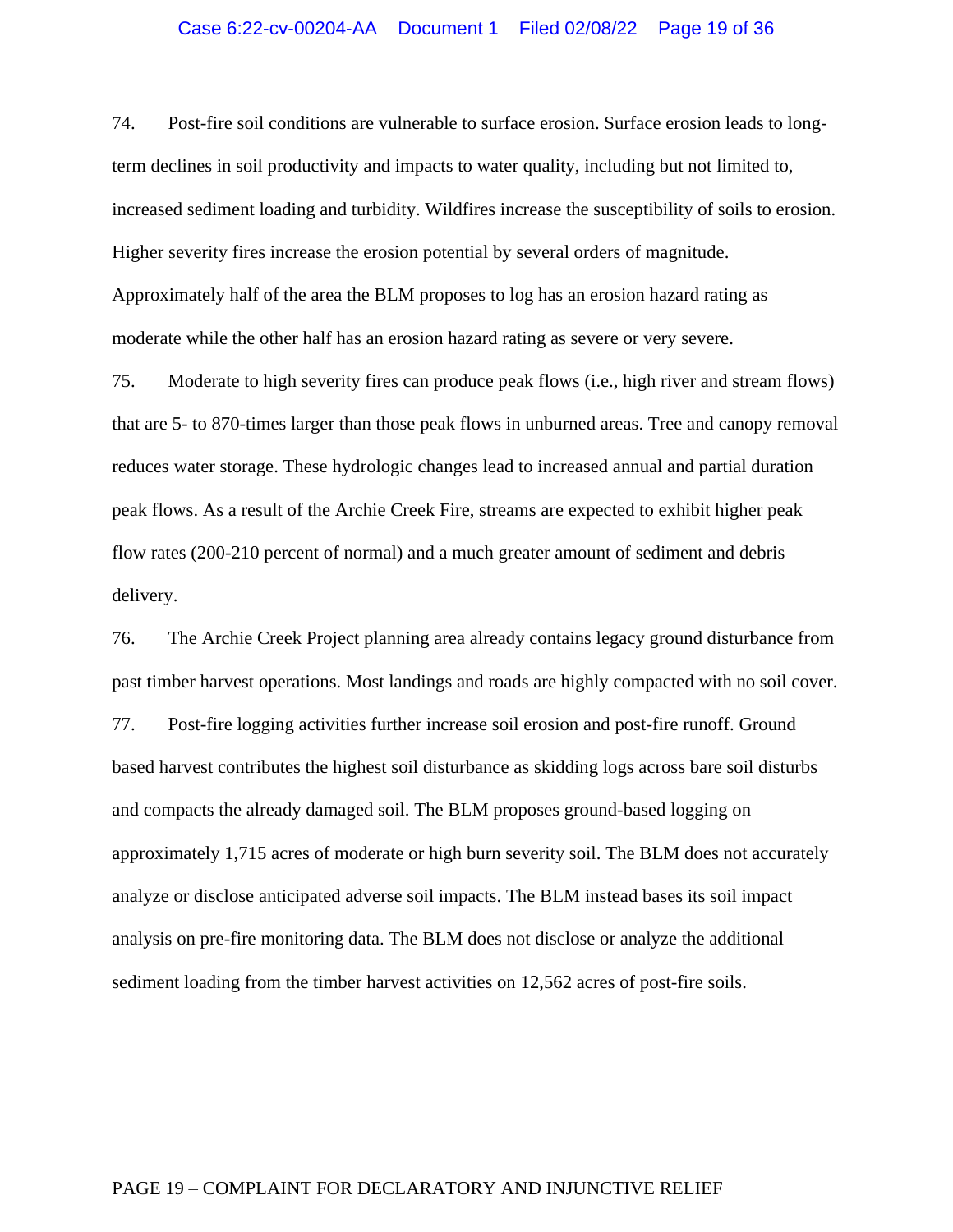### Case 6:22-cv-00204-AA Document 1 Filed 02/08/22 Page 20 of 36

78. Road construction also increases erosion and sediment delivery to waterways. The BLM does not disclose or analyze the additional sediment loading from road construction or the resulting impacts to water quality or fisheries habitat.

79. The BLM acknowledges that past timber activities have contributed to increased soil disturbance, erosion, and sedimentation. The BLM acknowledges that 66,916 acres of salvage logging on nearby private land has occurred, is occurring, or is likely to occur in the future. The BLM does not analyze or disclose the effects of the cumulative sediment loading from federal and non-federal timber harvest in the same watersheds.

## *Oregon Coast Coho Salmon*

80. Oregon Coast coho salmon is a species listed as threatened under the Endangered Species Act, which means that the species is likely to become at risk of extinction within the foreseeable future. To protect species listed under the Endangered Species Act, federal agencies designate critical habitat for the species that encompasses areas essential to the conservation of the species and which requires special management considerations. The BLM is required to analyze and disclose potential impacts to listed species and their designated critical habitat as these impacts inform determinations of whether or not a project will have a significant impact on the environment and warrant preparation of a full EIS or additional mitigation.

81. The Archie Creek Project area encompasses numerous waterbodies identified as critical habitat for Oregon Coast coho salmon. Historic and ongoing timber harvest activities have been identified as a significant factor in the degradation of Oregon Coast coho salmon habitat. Historic and ongoing timber harvests and associated road building have reduced stream shade, increased fine sediment, and altered watershed hydrology. The Archie Creek Project will contribute increased sediment to rivers, creeks, and streams within the project area. The Archie

## PAGE 20 – COMPLAINT FOR DECLARATORY AND INJUNCTIVE RELIEF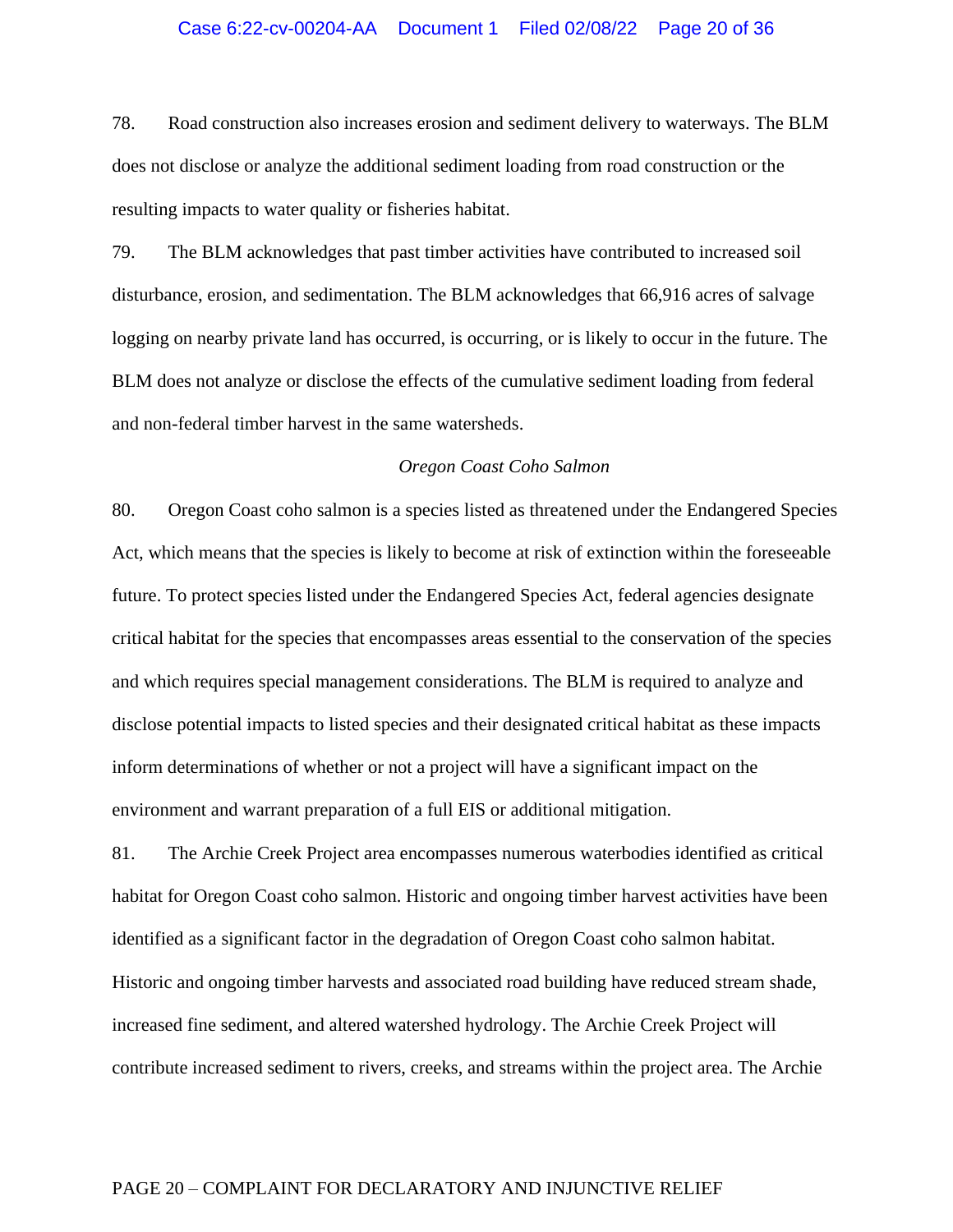#### Case 6:22-cv-00204-AA Document 1 Filed 02/08/22 Page 21 of 36

Creek Project will contribute increased sediment to Oregon Coast coho salmon critical habitat. The Archie Creek Project will adversely affect Oregon Coast coho salmon.

82. The Archie Creek Project authorizes timber harvest activities on approximately 12,562 acres of post-fire soil and construction of 12 miles of new roads. The Archie Creek Project authorizes logging in Riparian Reserves. The Archie Creek Project authorizes yarding corridors in Riparian Reserves.

83. The availability of quality spawning substrate is critical to Oregon Coast coho salmon habitat and productivity. Spawning habitat suitability depends on the amount, size, and quality of the substrate. Increased sediment loading increases the possibility of embryo suffocation, entombment, and disease, generally decreases habitat value for reproduction. Accumulation of sediment also reduces the availability of macroinvertebrates, an important food source for salmonids, which in turn influences salmonid growth and survival. Suspended sediment (turbidity) in the water column affects visibility, foraging ability, and breathing capacity in salmon.

84. Fire impacts on soils and forest cover will increase peak flows laden with debris leading to an increase in accelerated channel scour and hillslope erosional processes, increase in fine sediment leading to direct mortality of eggs and fry and decrease of habitat elements such as pools, and increase in the likelihood of other negative effects to habitat from increased flow interaction with infrastructure, such as roads, culverts, and bridges.

85. The BLM failed to analyze and disclose the effects of the Archie Creek Project on Oregon Coast coho salmon. The BLM falsely claimed the Archie Creek Project will have no measurable effects on fish or aquatic habitat. The BLM asserted this claim based on prior analysis from the Horse Prairie Fire Recovery Plan EA and the Rabbit Mountain Fire LSR

#### PAGE 21 – COMPLAINT FOR DECLARATORY AND INJUNCTIVE RELIEF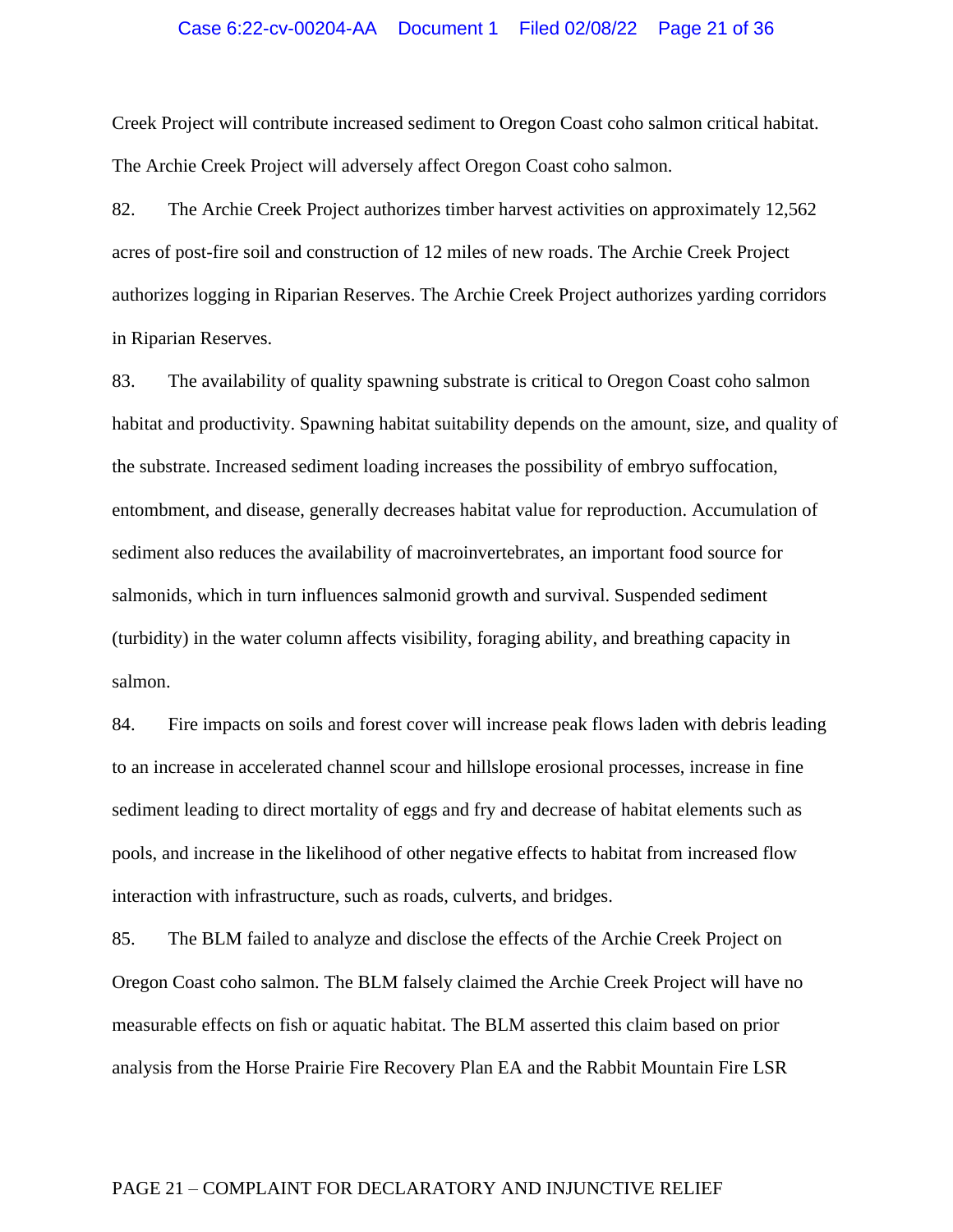### Case 6:22-cv-00204-AA Document 1 Filed 02/08/22 Page 22 of 36

Recovery EA, two prior projects. The BLM claimed the Horse Prairie Fire Recovery Plan EA and the Rabbit Mountain Fire LSR Recovery EA are similar proposed actions, but offered no support for this statement.

86. In fact, the Horse Prairie Fire Recovery Plan EA ("Horse Prairie Project") is not similar to the Archie Creek Project. The Horse Prairie Project only proposed approximately 400 acres of logging. The Horse Prairie Project did not include any timber harvest in Riparian Reserves. The Horse Prairie Fire created only low burn severity along riparian areas and fish bearing streams. 87. Neither is the Rabbit Mountain Fire LSR Recovery EA ("Rabbit Fire Project") similar to the Archie Creek Project. The Rabbit Fire Project did not include any salvage logging. The

Rabbit Fire Project included approximately 1400 acres of tree planting and no timber harvest. The Rabbit Fire Project proposed road decommissioning, not construction of new roads. Few areas within the Rabbit Mountain Fire exhibited moderate to high burn severity.

88. The BLM admits "[t]he Archie Creek Fire was a rare disturbance event that resulted in nearly a 100 percent loss of all vegetation in most of the BLM lands within the fire perimeter... As a result of the fire, storm response flows are expected to have higher peak flow rates (200- 2100 percent of normal) and a much greater amount of sediment and debris delivery." The BLM failed to analyze or disclose the effects of sediment loading from the Archie Creek Fire in conjunction with fire-generated sediment loading on Oregon Coast coho salmon.

89. The Archie Creek Project will exacerbate enhanced soil runoff and sediment loading to streams. The BLM made no attempt to analyze the additional sediment loading from the Archie Creek Project. The BLM failed to analyze or disclose the effects on Oregon Coast coho habitat as a result of the increased sediment from the Archie Creek Project's logging and road construction. The BLM failed to analyze or disclose the cumulative effects on Oregon Coast

#### PAGE 22 – COMPLAINT FOR DECLARATORY AND INJUNCTIVE RELIEF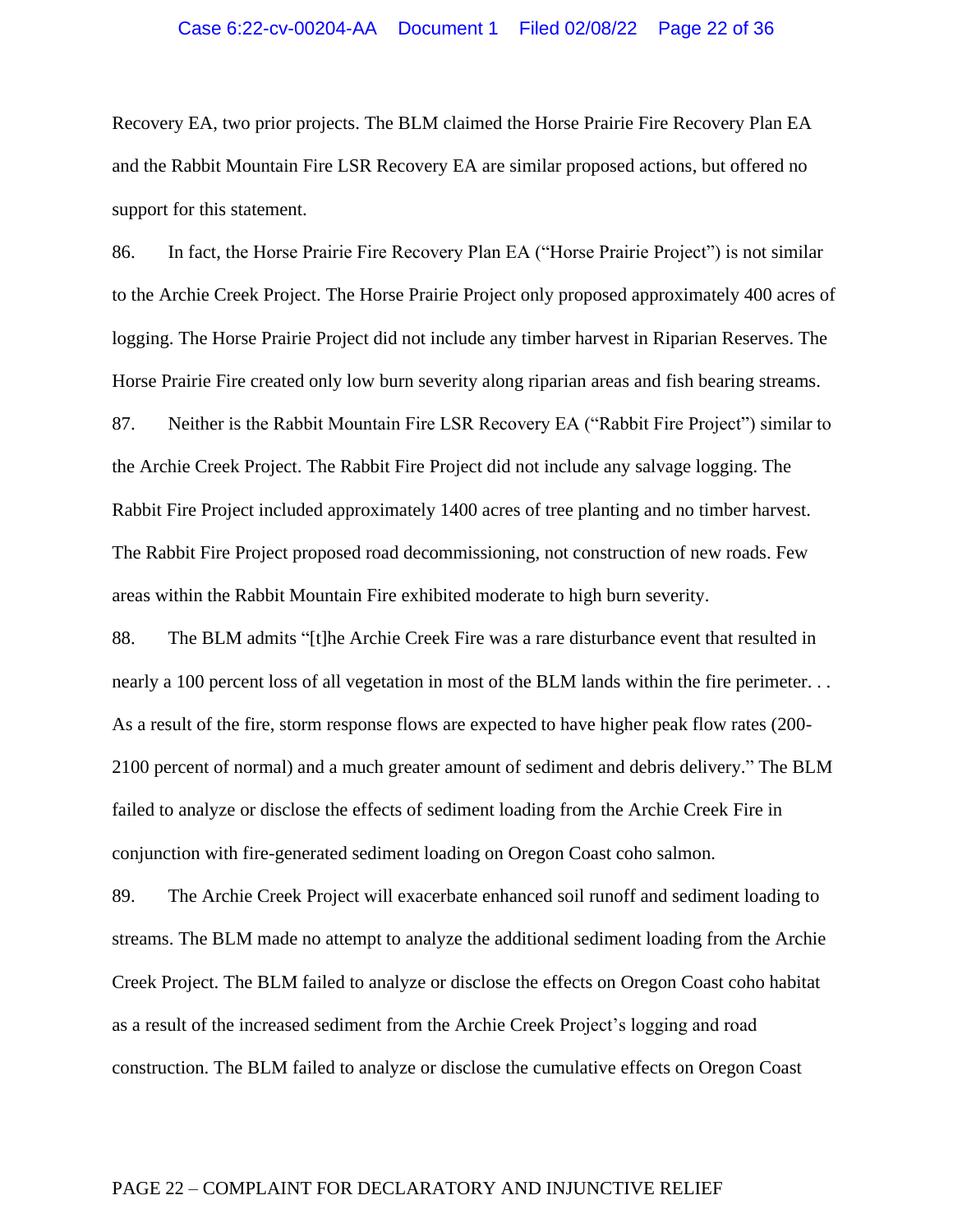#### Case 6:22-cv-00204-AA Document 1 Filed 02/08/22 Page 23 of 36

coho salmon of additional sediment loading from the Archie Creek Fire, the Archie Creek Project, and 66,916 acres of salvage logging on nearby private land that has occurred, is occurring, or is likely to occur in the future.

## *Northern Spotted Owl*

90. The Archie Creek Project area occurs within an area specifically noted as an important area for spotted owl conservation by the U.S. Fish and Wildlife Service ("FWS"), and an area that has historically functioned as a source population of owls for other nearby areas. The intended function of this area is to support high quality spotted owl nesting, roosting, and foraging and dispersal habitats. Northern spotted owl nesting, roosting, and foraging habitat consists of physical and biological features that include, but are not limited to: 1) nesting – sites for breeding, reproduction, and rearing of offspring; 2) roosting – habitat or shelter; and 3) foraging – food, water, or other nutritional or physiological requirements. Dispersal habitat are forest stands with structural characteristics that allow for the movement of young spotted owls from nesting sites to new breeding sites.

91. The FWS has previously determined that this area specifically is threatened by ongoing habitat loss and that threats from high-severity fires may potentially weaken the influence of this area as a source population. Post-fire logging exacerbates the negative impacts to owls from wildfires.

92. The FWS formally reviewed the Archie Creek Project's impacts on the northern spotted owl through a Biological Opinion dated August 5, 2021. While the FWS determined that the project would not jeopardize the continued existence of the entire species, the agency determined that adverse effects to spotted owls and their designated critical habitat are anticipated from this proposed action.

### PAGE 23 – COMPLAINT FOR DECLARATORY AND INJUNCTIVE RELIEF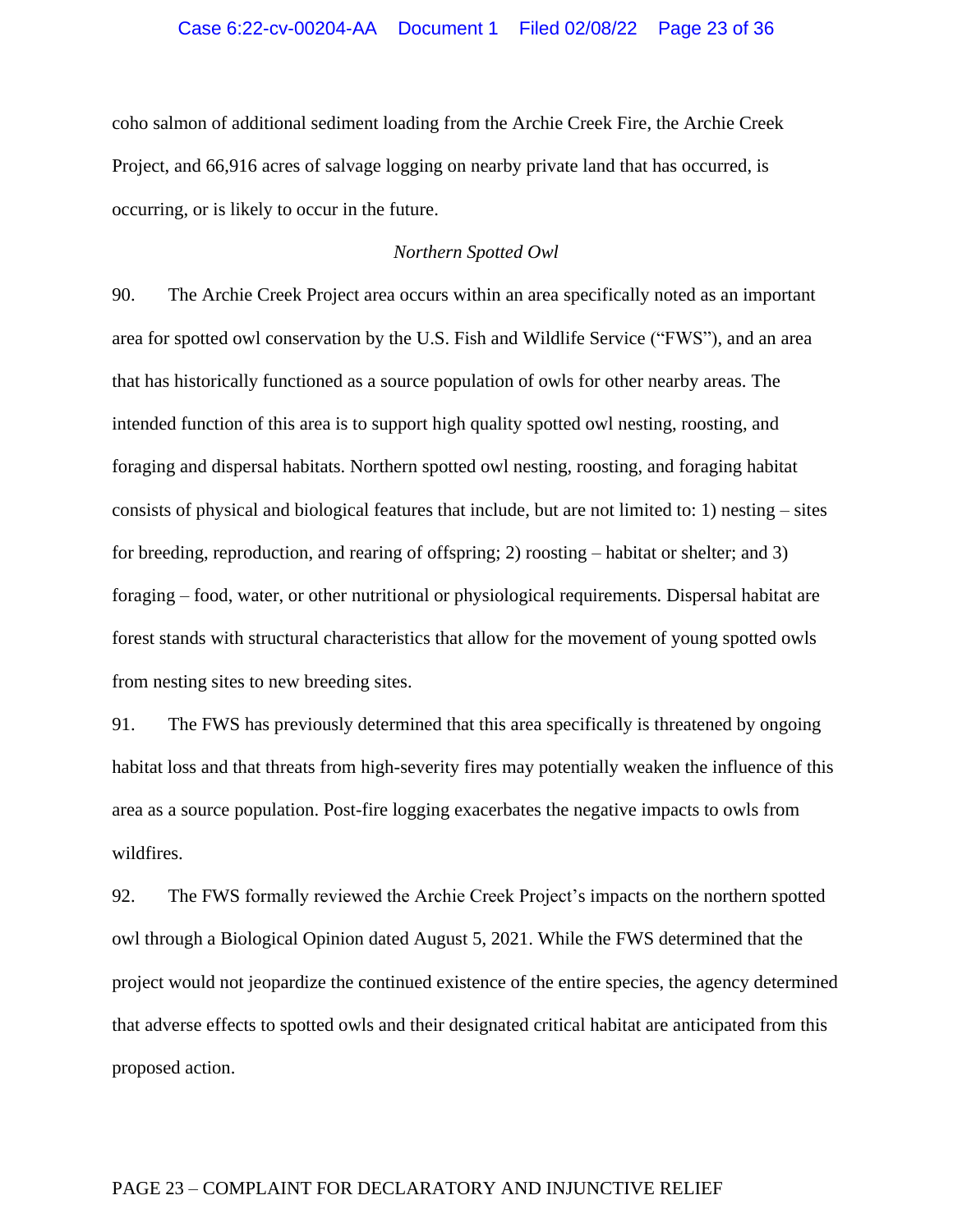#### Case 6:22-cv-00204-AA Document 1 Filed 02/08/22 Page 24 of 36

93. The Archie Creek Project includes 12,562 acres of logging. This includes 6,540 acres of post-fire logging salvage logging and 1,463 acres of green tree logging. Approximately 9,261 acres of the proposed logging is within designated spotted owl critical habitat, again habitat essential for the conservation of the species.

94. The project area is occupied by northern spotted owls. Logging units within the Archie Creek Project area are within occupied spotted owl home ranges. The project area has 54 northern spotted owl home ranges. Twenty-seven (27) sites have an unknown occupancy status because survey efforts were not completed prior to the 2020 fires. The BLM completed protocol surveys at 25 of the 54 sites in 2019-2020 prior to the fire event, which resulted in 9 sites with no detections, 5 sites with incidental detections, and 11 sites with occupied status.

95. The 2016 RMP prohibits the take of spotted owls. The FWS determined that the incidental take of spotted owls is not reasonably certain to occur from the project only if the BLM incorporated certain minimization measures incorporated into the proposed action. These minimization measures largely centered on pre-logging spotted owl surveys to determine whether or not areas were being utilized by spotted owls. BLM has not conducted post-fire owl site surveys, despite the fact that owls will often shift sites or expand use of nearby areas following fires. The BLM's post-fire owl survey effort either has not occurred at all, or the BLM is relying upon passive, audio recording devices. These passive recording devices are not mentioned in the 2016 RMP or the FWS's review of the project. Reliance on these recording devices to establish owl occupancy of sites is novel and precedential. Northern spotted owls will frequently not express auditory cues when their territory overlaps with barred owl territory. Barred owls are present throughout the project area.

### PAGE 24 – COMPLAINT FOR DECLARATORY AND INJUNCTIVE RELIEF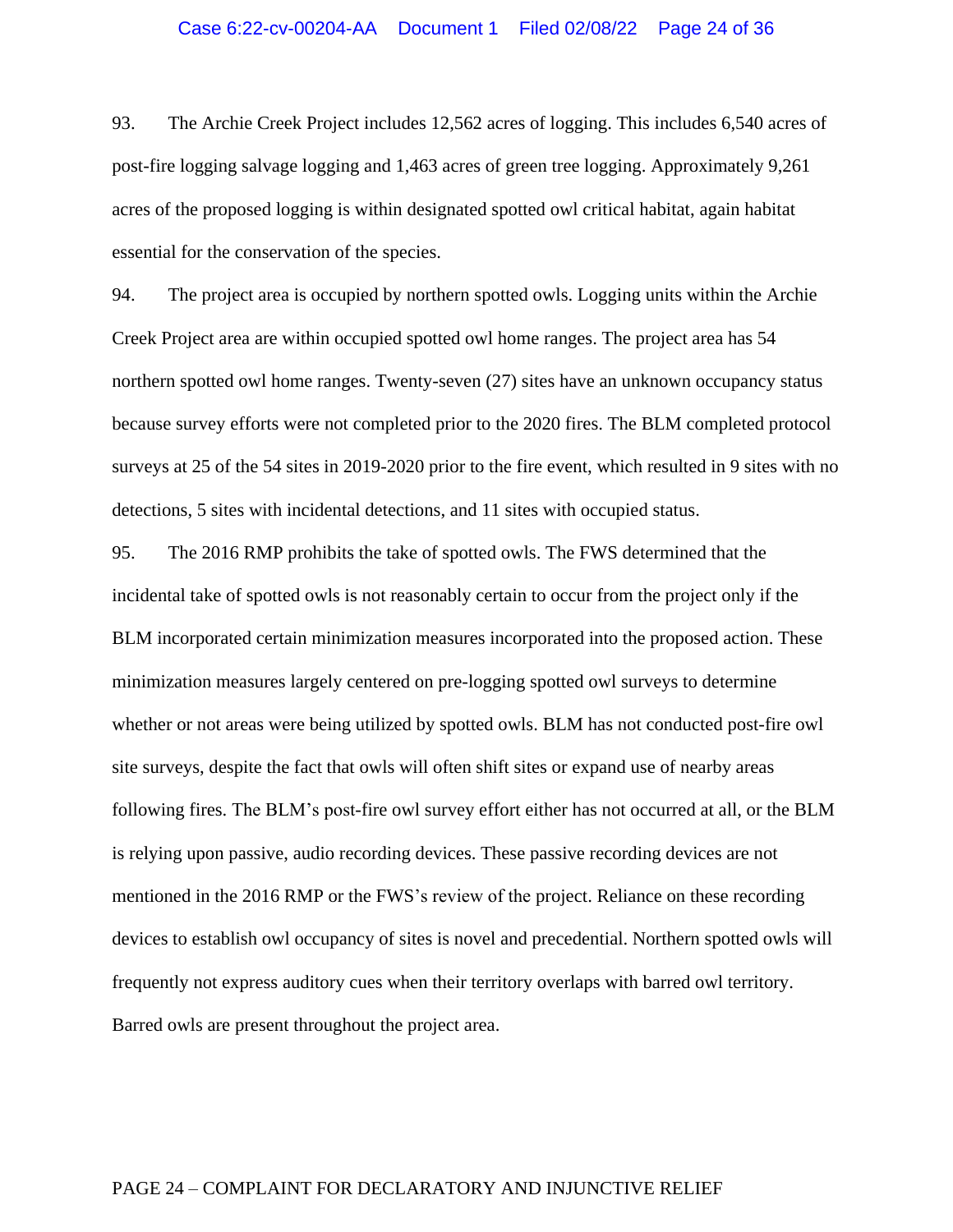### Case 6:22-cv-00204-AA Document 1 Filed 02/08/22 Page 25 of 36

96. Post-fire logging adversely modifies spotted owl habitat. Post-fire logging removes dead, damaged, and dying trees and down logs within the HLB land use allocation inside the Archie Creek Fire perimeter, which are habitat elements important to spotted owls. Typically, salvage harvest removes all or most standing dead trees, thereby simplifying the post-treatment stand condition and future regenerated forest. Post-fire logging can result in large, clearcut openings.

97. Salvaged areas are expected to resume functioning again as dispersal-only habitat in approximately 40 years, and to eventually develop into nesting, roosting, and foraging habitat in about 80 years, unless harvest units are selected for commercial thinning/harvest in future decades.

98. The Archie Creek Project will also remove 1,045 acres of green, unburned spotted owl nesting, roosting, and foraging habitat. These 1,045 acres account for over ten percent of the remaining and available unburned nesting, roosting, and foraging habitat for the northern spotted owl in the project area.

99. In the FONSI, the BLM dismissed these negative impacts that will result from the postfire logging to this listed species as insignificant "because the Archie Creek Fire Salvage Harvest Plan would not result in the loss of NRF and dispersal-only habitats that support northern spotted owls and overall, the current amount of these habitats and their function is expected to be maintained within the analysis area." This statement conflicts with the BLM's own data that shows the BLM has authorized the removal of 1,360 acres of NRF habitat, 2,685 acres of dispersal habitat, and 1,932 acres of burned NRF habitat through the Archie Creek project. BLM's statement also conflicts with the conclusions reached by the FWS that the Archie Creek Project will likely adversely affect northern spotted owls and owl habitat.

### PAGE 25 – COMPLAINT FOR DECLARATORY AND INJUNCTIVE RELIEF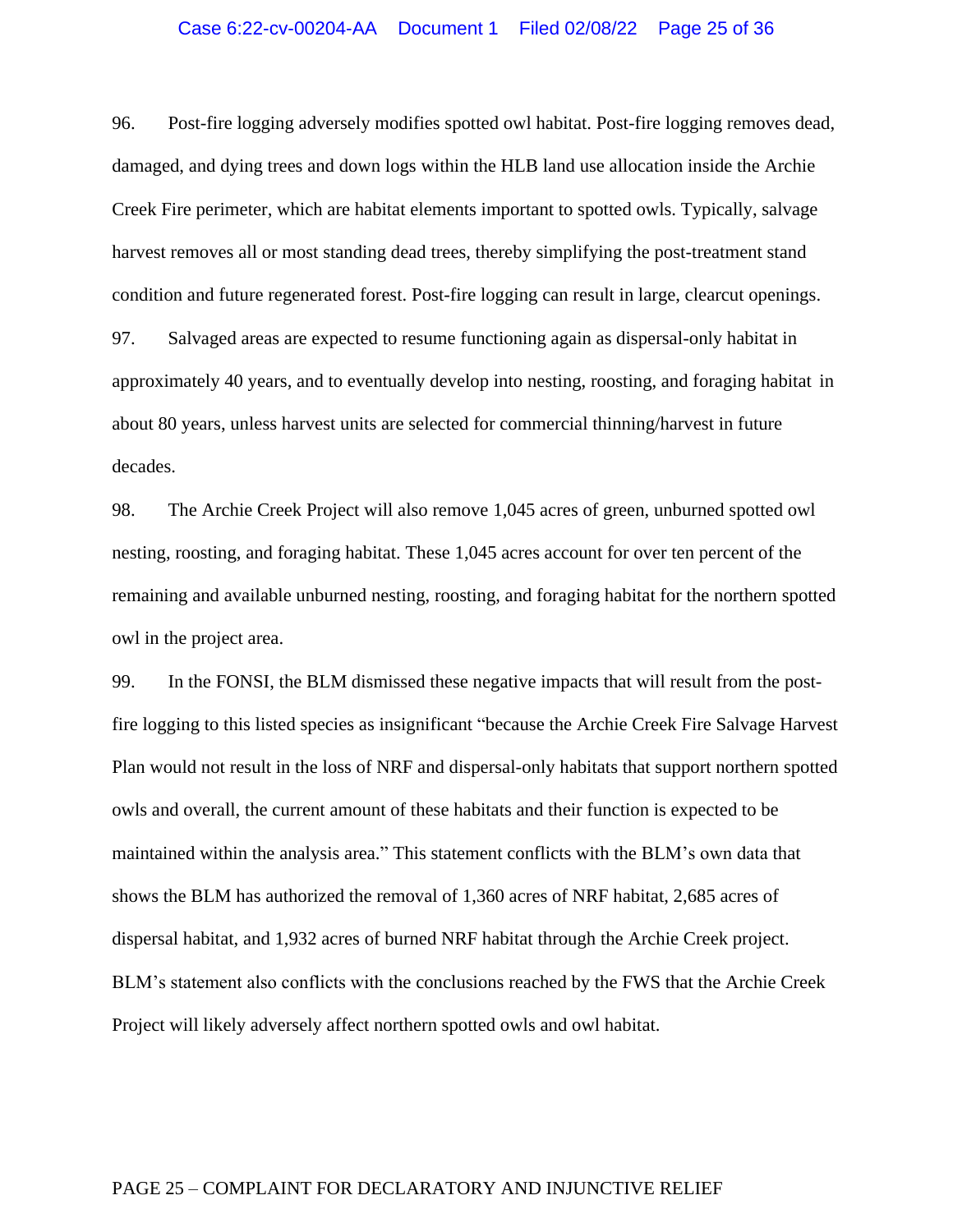### Case 6:22-cv-00204-AA Document 1 Filed 02/08/22 Page 26 of 36

100. The BLM assumes that the Archie Creek post-fire logging is not expected to change the site occupancy status or reduce habitat fitness within the 18 sites that were so severely burned  $(i.e., < 8$  percent NRF remaining in the core and  $< 10$  percent NRF in the home range) because the BLM is considering those sites abandoned or lost due to the loss of habitat function. The BLM is not restricting logging activities within these owl sites. BLM is not conducting owl surveys in these sites prior to logging.

101. These viability assumptions by the BLM were not generated by field surveys but derived from satellite habitat data. The 2016 RMP explicitly states that prior to authorizing logging that could take spotted owls the BLM will "establish whether the northern spotted owl is actually present in the area that will be affected by the timber harvest using the best available science at that time, such as through pre-project northern spotted owl surveys." The BLM has not determined whether or not spotted owls are "actually present" in these 18 sites.

102. Northern spotted owls generally exhibit high nest site fidelity, and the FWS admits in the project's Biological Opinion that the "[l]ong-term impacts of fire on owl territories is not well described," and that "[t]he science related to spotted owl use of burned landscapes is hotly debated (see esp. Ganey et al., 2017, Peery et al. 2019, Lee 2018 and Jones et al. 2020a)." 103. In the EA, BLM relies on a single study (Clark et al. 2011) to conclude that owl sites, even those with documented occupancy pre-fire, are now lost or abandoned post-fire. However, the FWS explained in the Biological Opinion that in this study (Clark et al. 2011), the "authors were unable to determine the significance of the effects, noting potential influence of small sample size and compounding impacts of salvage logging (Clark et al. 2011, pp. 43-44)". In other words, BLM is relying on a single study that concluded that owl abandoned sites after fires *followed by salvage logging*, to justify salvage logging these 18 owl sites.

#### PAGE 26 – COMPLAINT FOR DECLARATORY AND INJUNCTIVE RELIEF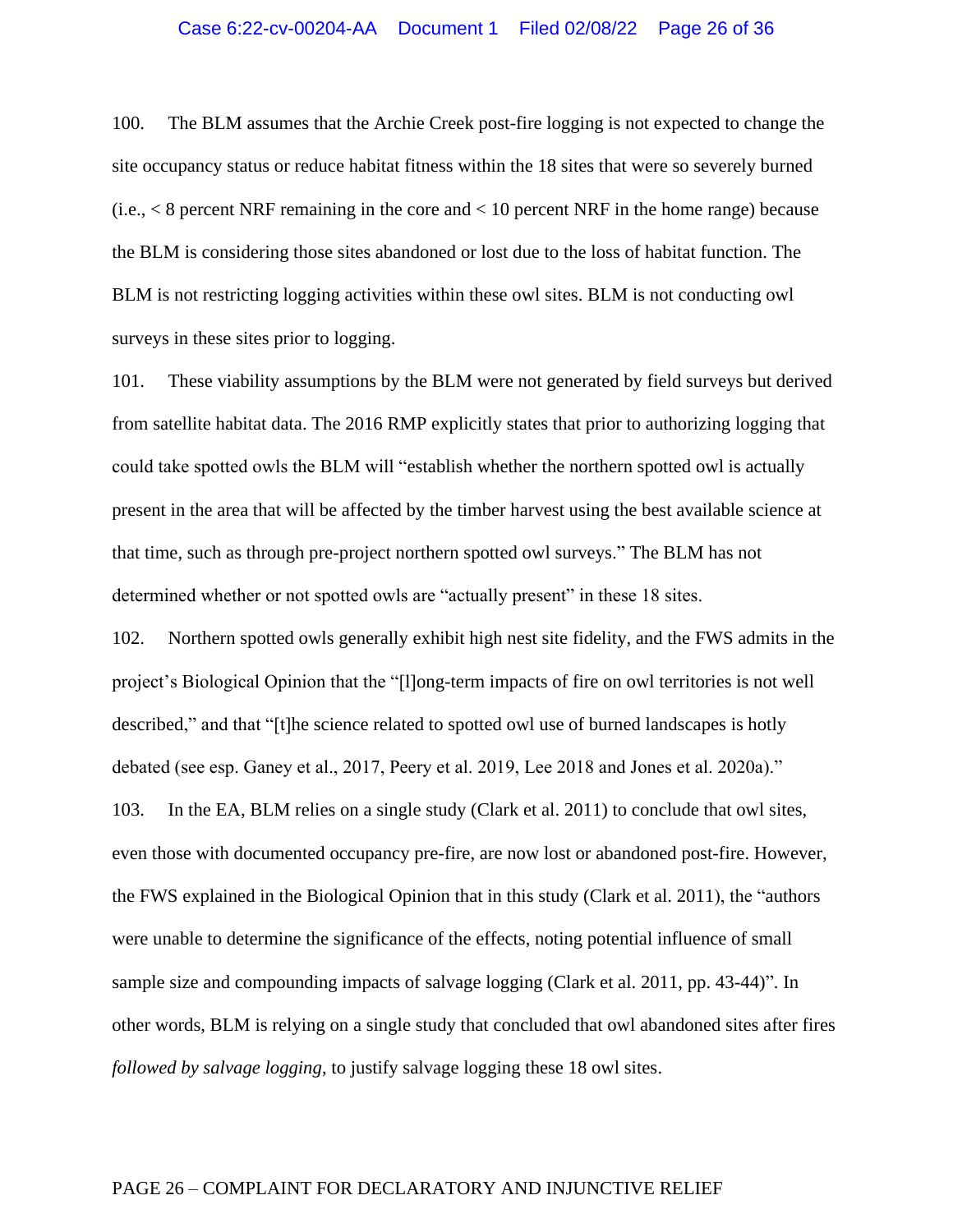### Case 6:22-cv-00204-AA Document 1 Filed 02/08/22 Page 27 of 36

104. Aside from the nest sites assumed to be non-viable, the 24 sites that were regarded as still viable for use and potential occupation by spotted owls (e.g.,  $> 10$  percent NRF in the core), and the other 12 sites where future use by spotted owls is uncertain/unknown, will admittedly experience adverse effects from the proposed action. The BLM admits that occupancy rates declined in burned areas and that extinction rates were positively correlated with the combination of high severity burns and salvage logging. The BLM admits that the Archie Creek Fire Salvage and Hazard Tree Removal propose actions may reduce the likelihood of occupancy by spotted owls in up to 36 sites where salvage or extensive hazard tree removal occurs.

105. The BLM plans to log within these 36 owl sites, but has proposed a "situational management approach" to design or modify the logging in order to avoid incidental take to spotted owls. The EA explains that this situational management approach depends entirely on spotted owl surveys to be conducted by BLM staff prior to logging. However, the BLM admits in the EA that its "plans to survey the area in 2021 to determine if spotted owls persist at those sites considered viable or where viability is unknown" is "contingent on available staffing." It is possible that logging will occur in these 36 owl sites absent any spotted owl surveys being conducted, thereby circumventing the novel "situational management approach" being relied upon by the BLM and the FWS to avoid take.

106. In the BLM's FONSI, the agency falsely claims that the project will "maintain habitat features and conditions favorable to northern spotted owls." This contradicts the BLM's own data and analysis.

107. The FONSI relies upon the fact that the FWS "issued a Biological Opinion stating that due to the minimization measures incorporated into the proposed action, incidental take of

#### PAGE 27 – COMPLAINT FOR DECLARATORY AND INJUNCTIVE RELIEF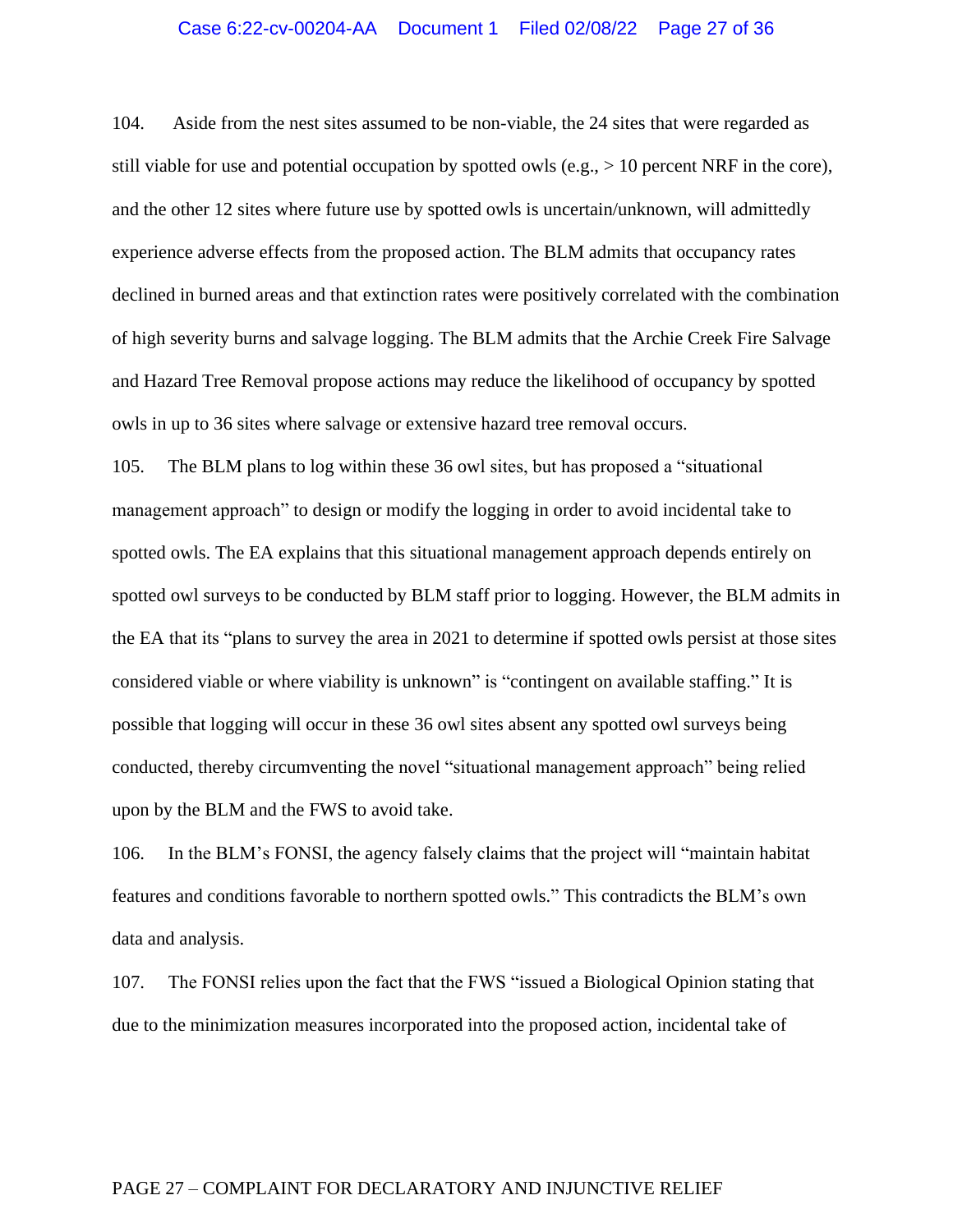### Case 6:22-cv-00204-AA Document 1 Filed 02/08/22 Page 28 of 36

spotted owls is not reasonably certain to occur," despite admitting that these "minimization measures" are contingent on funding and may not occur.

108. At a minimum, the Archie Creek Project has unknown or uncertain effects to northern spotted owls and relies upon science that BLM acknowledges is controversial. The sheer scope of project effects coupled with this admitted uncertainty is significant under NEPA, which compels the BLM to prepare a full Environmental Impact Statement to eliminate or reduce this uncertainty through actual surveys and site-specific analysis of owl-site effects.

### *Fire Hazard and Risk*

109. One of the management objectives of the BLM's 2016 RMP is to "[a]ctively manage the land to restore and maintain resilience of ecosystems to wildfire and decrease the risk of uncharacteristic, large, high-intensity/high-severity wildfires."

110. Fire hazard and risk were not issues analyzed in detail by the BLM in the Archie Creek EA, FONSI, or Decision Record.

111. Instead, the BLM tiered its EA fire analysis to the 2016 RMP Final Environmental Impact Statement ("2016 RMP FEIS"). However, a fire of the size and severity of the Archie Creek Fire was not considered in the 2016 RMP FEIS. Instead, the 2016 RMP FEIS states, "[b]ased on simulations of wildfire occurrence and subsequent savage harvest, salvage harvest would occur on a small acreage under all alternatives and the Proposed RMP (359 acres per year or less)." The salvage logging proposed in the Archie Creek Project far exceeds the modeled assumptions in the 2016 RMP FEIS.

112. The BLM did not analyze fire hazard impacts at the project level. The BLM analyzed fire hazard impacts across the entire final fire perimeter, which included extensive nonfederal and other federal acreage.

### PAGE 28 – COMPLAINT FOR DECLARATORY AND INJUNCTIVE RELIEF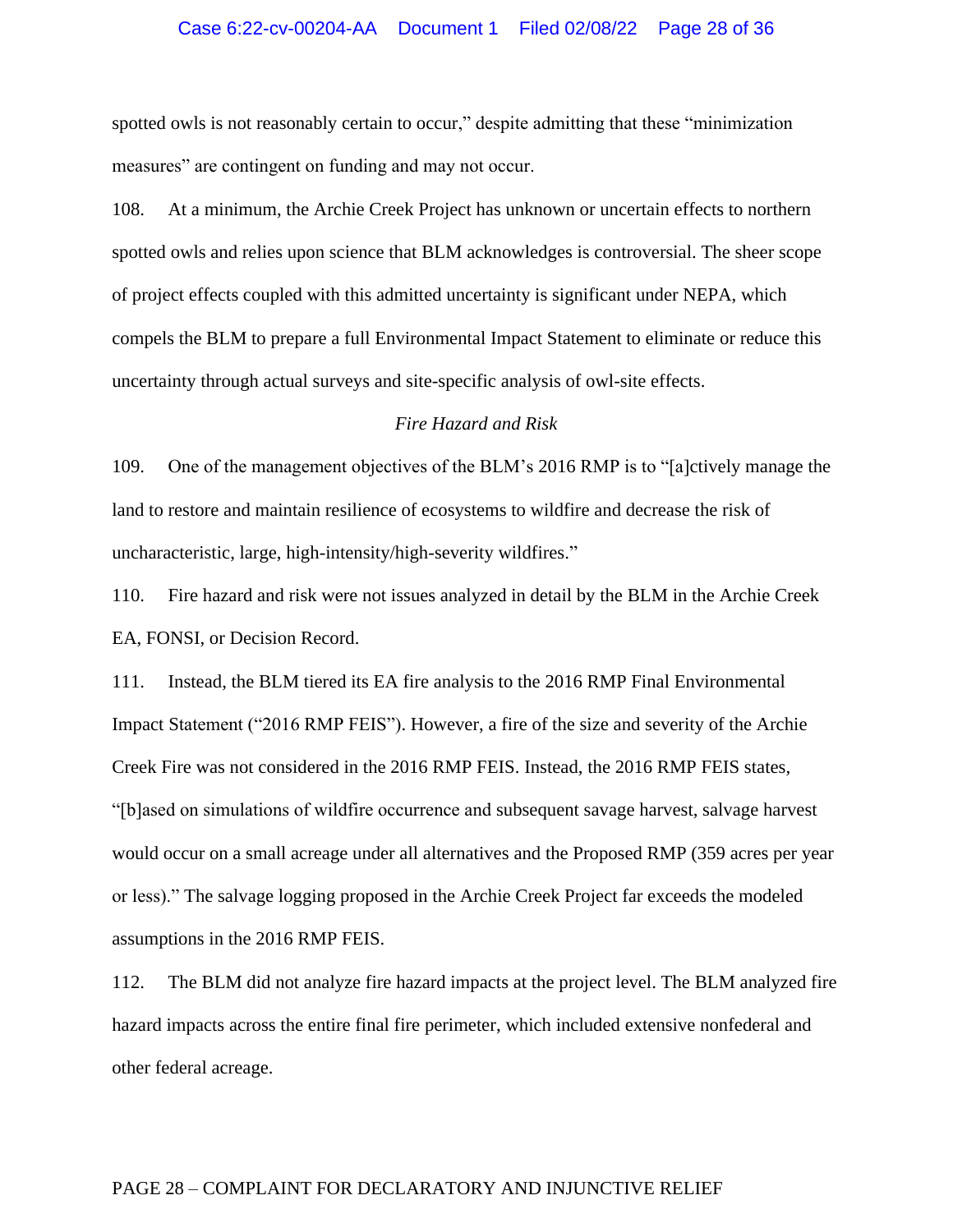### Case 6:22-cv-00204-AA Document 1 Filed 02/08/22 Page 29 of 36

113. The BLM's proposed action will impact fire hazard on lands within the Wildland Development Area ("WDA"), or areas adjacent to residences.

114. On BLM lands within the analysis area, 17% of the total WDA is within proposed logging units.

115. The BLM only considers the impacts of the proposed action on fire hazard on BLM lands within the WDA. The BLM never considers impacts of the proposed action on fire hazard on BLM lands not within the WDA, or the impacts of post-fire salvage logging on intermingled non-federal lands on fire risk, within 83% of the project area.

116. The BLM assumes that future fire hazard is the same in areas that are salvage logged and replanted versus areas that are allowed to naturally regenerate. The BLM does not provide any scientific support for this assumption. Plaintiffs specifically commented on this issue and provided a substantial body of scientific evidence that specifically refutes this assumption by the BLM. BLM did not respond to this issue or take a hard look at the impacts of salvage logging on future fire hazard.

117. This assumption is problematic because the current burned and dead trees throughout the project will decay over the next two to three years and dramatically reduce any existing fire hazard for these areas. The BLM states that this existing dead wood poses a high fire risk, but fails to acknowledge this risk will sharply decrease over time if the area is not salvage logged and replanted.

118. The BLM's EA states that "[n]one of the action alternatives would change the post-fire hazard levels." This statement is unsupported and false. The BLM's FONSI does not address post-fire hazard risks, despite potentially significant impacts to areas adjacent to residences.

### PAGE 29 – COMPLAINT FOR DECLARATORY AND INJUNCTIVE RELIEF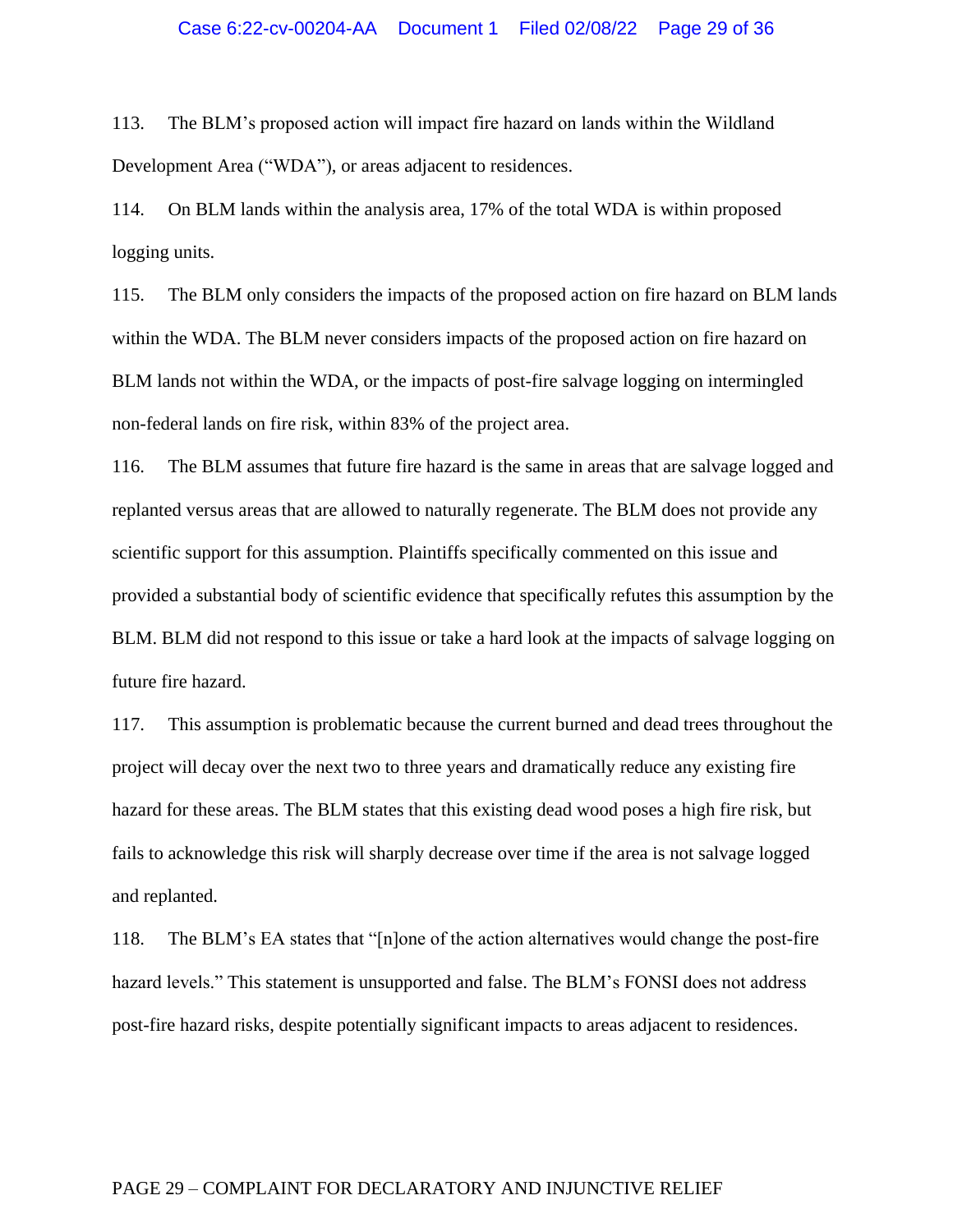#### *Project Status*

119. To date, BLM has issued a total of nine Decision Records authorizing fifteen timber sales pursuant to the Project EA/FONSI. Additionally, the BLM has issued a separate Determination of NEPA Adequacy and associated Decision Record authorizing a sixteenth timber sale called the "Sweet Dreams" timber sale. These timber sales will implement a combination of salvagelogging and hazard-tree removal. Salvage logging units will be essentially clearcut, leaving only 5% (for HLB-MITA) or 15% (for HLB-LITA) pre-harvest stand basal area, or area covered by trees, with aggregated retention. This will result in large clearcuts with scattered small stands of trees.

120. BLM issued all Decision Records in full force and effect for fifteen of the sixteen timber sales. Accordingly, they became effective on the date signed, and the timber sales were thereby approved for immediate implementation. Logging is ongoing now and will continue throughout 2022

## **FIRST CLAIM FOR RELIEF: FAILURE TO PREPARE AN ENVIRONMENTAL IMPACT STATEMENT (Violation of NEPA and 5 U.S.C. § 706(2)(A))**

121. Plaintiffs reallege and incorporate by reference the preceding paragraphs.

122. NEPA and its implementing regulations require federal agencies to take a hard look at the environmental consequences of proposed actions and the reasonable alternatives that would avoid or minimize such impacts or enhance the quality of the human environment. *See* 42 U.S.C. § 4332(2)(C)(i); 40 C.F.R. Part 1500 *et seq*. (1978).

123. An EA must provide sufficient information for determining whether to prepare an EIS or issue a FONSI. The information presented in the EA must be of "high quality," and include "accurate scientific analysis." 40 C.F.R. 1500.1(b) (1978). If the agency chooses not to prepare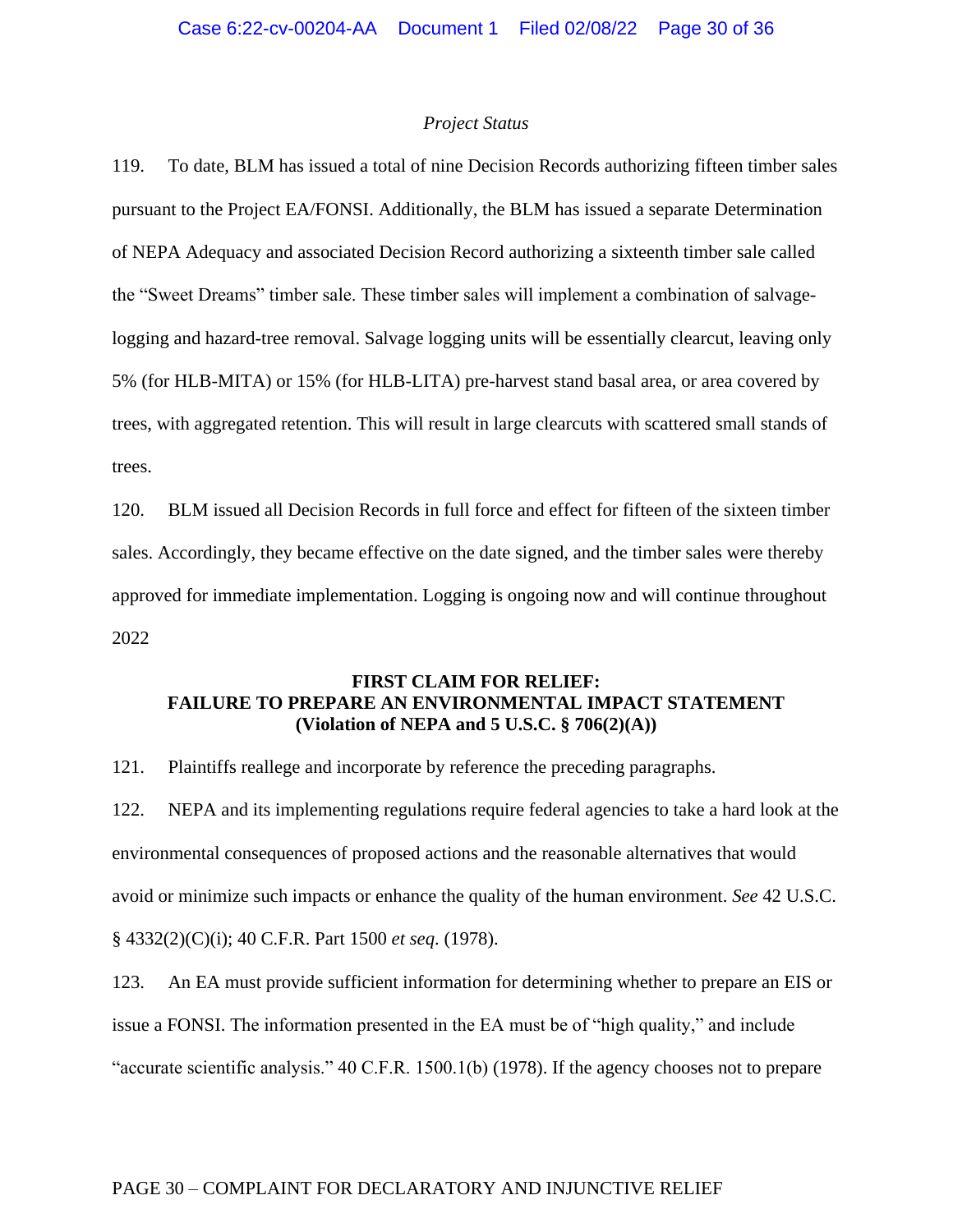### Case 6:22-cv-00204-AA Document 1 Filed 02/08/22 Page 31 of 36

an EIS, it must adequately explain, through a convincing statement of reasons, why potential effects are insignificant in an EA.

124. If the proposed action may have a significant environmental effect, federal agencies must prepare an EIS. 42 U.S.C. § 4332.

125. In determining whether a proposed action may have a "significant" environmental effect, the context and intensity of the action must be considered. 40 C.F.R. § 1508.27 (1978).

126. In evaluating intensity, the agency must consider numerous factors, including impacts that may be both beneficial and adverse; the unique characteristics of the geographic area such as ecologically critical areas; the degree to which the effects on the quality of the human environment are likely to be highly controversial; the degree to which the possible effects on the human environment are highly uncertain or involve unique or unknown risks; whether the action is related to other actions with individually insignificant but cumulatively significant impacts; the degree to which the action may adversely affect an endangered or threatened species or its critical habitat; and whether the action threatens to violate Federal, State, or local law or requirements imposed for the protection of the environment. 40 C.F.R. § 1508.27(b) (1978).

127. If the proposed action may have a "significant" environmental effect according to any of the criteria, the agency must prepare an EIS.

128. Additionally, agencies must conduct site-specific analysis before approving a project. 129. BLM violated NEPA and its implementing regulations through issuance of the Archie Creek Fire Salvage Harvest and Hazard Tree Removal EA/FONSI and Decision Notice. These violations include, but are not limited to:

a. Failing to prepare an EIS when several of NEPA's "significance" factors are present. Such significance factors include, but are not limited to: the massive scale and impact of

## PAGE 31 – COMPLAINT FOR DECLARATORY AND INJUNCTIVE RELIEF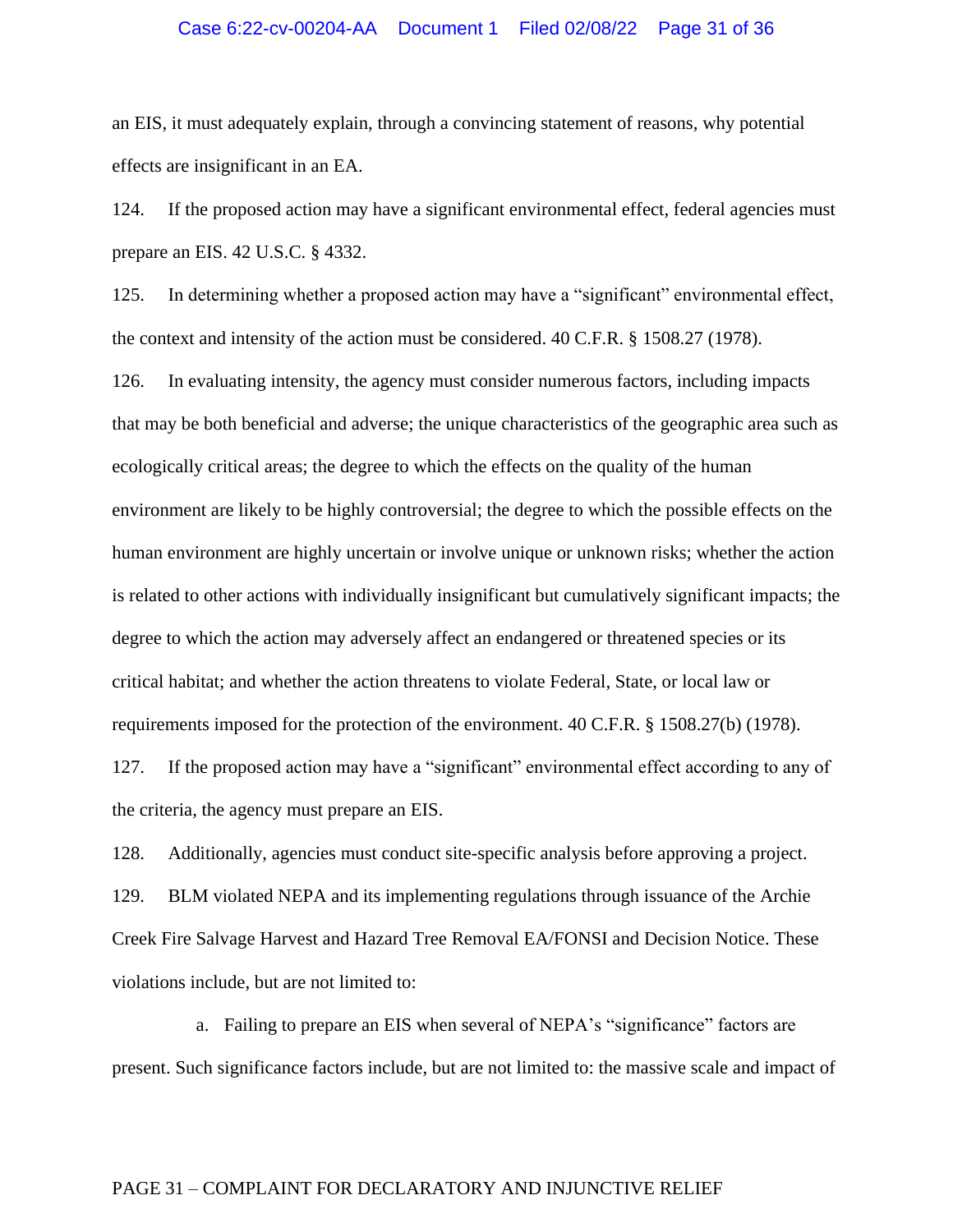### Case 6:22-cv-00204-AA Document 1 Filed 02/08/22 Page 32 of 36

the project, the logging of ecologically critical areas, including, but not limited to: Late Successional Reserves, Riparian Reserves, and a designated Wild and Scenic River corridor; unknown and uncertain impacts in the wake of the 2020 fires; compounding adverse effects to the northern spotted owl and the removal of critical habitat, unanalyzed and uncertain impacts to Oregon Coast coho and their critical habitats; the likelihood of a cumulatively significant environmental impact when combined with past and reasonably foreseeable future timber sales; and the precedential effect of the BLM's approach for post-fire logging far beyond what was contemplated in the 2016 RMP. 40 C.F.R. § 1508.27(b) (1978).

b. Failing to consider important factors and take the requisite "hard look" at environmental impacts of the Archie Creek Project, including but not limited to impacts to the northern spotted owl and Oregon Coast coho and their habitats; the impacts to northern spotted owl prey such as flying squirrels and red tree voles and their habitats; aquatic impacts such as the effects to stream temperature and sediment delivery to streams; impacts to wood in streams; impacts to land slide risks; impacts related to the spread of invasive species; impacts related to fire hazard and risk; and impacts related to road density and climate change; and

c. Failing to provide the high-quality data and analysis necessary to support its FONSI for the Archie Creek Project. This includes, but is not limited to: incomplete data, unsupported conclusions or contradictory findings, inaccurate baseline conditions for the project area, failing to analyze relevant criteria, and the failure to incorporate the best available science.

## **SECOND CLAIM FOR RELIEF: FAILURE TO COMPLY WITH RESOURCE MANAGEMENT PLAN (Violation of FLPMA and 43 U.S.C. § 1732(a))**

130. Plaintiffs reallege and incorporate by reference the preceding paragraphs.

131. Pursuant to the Federal Land Policy and Management Act ("FLPMA"), 43 U.S.C. §

### PAGE 32 – COMPLAINT FOR DECLARATORY AND INJUNCTIVE RELIEF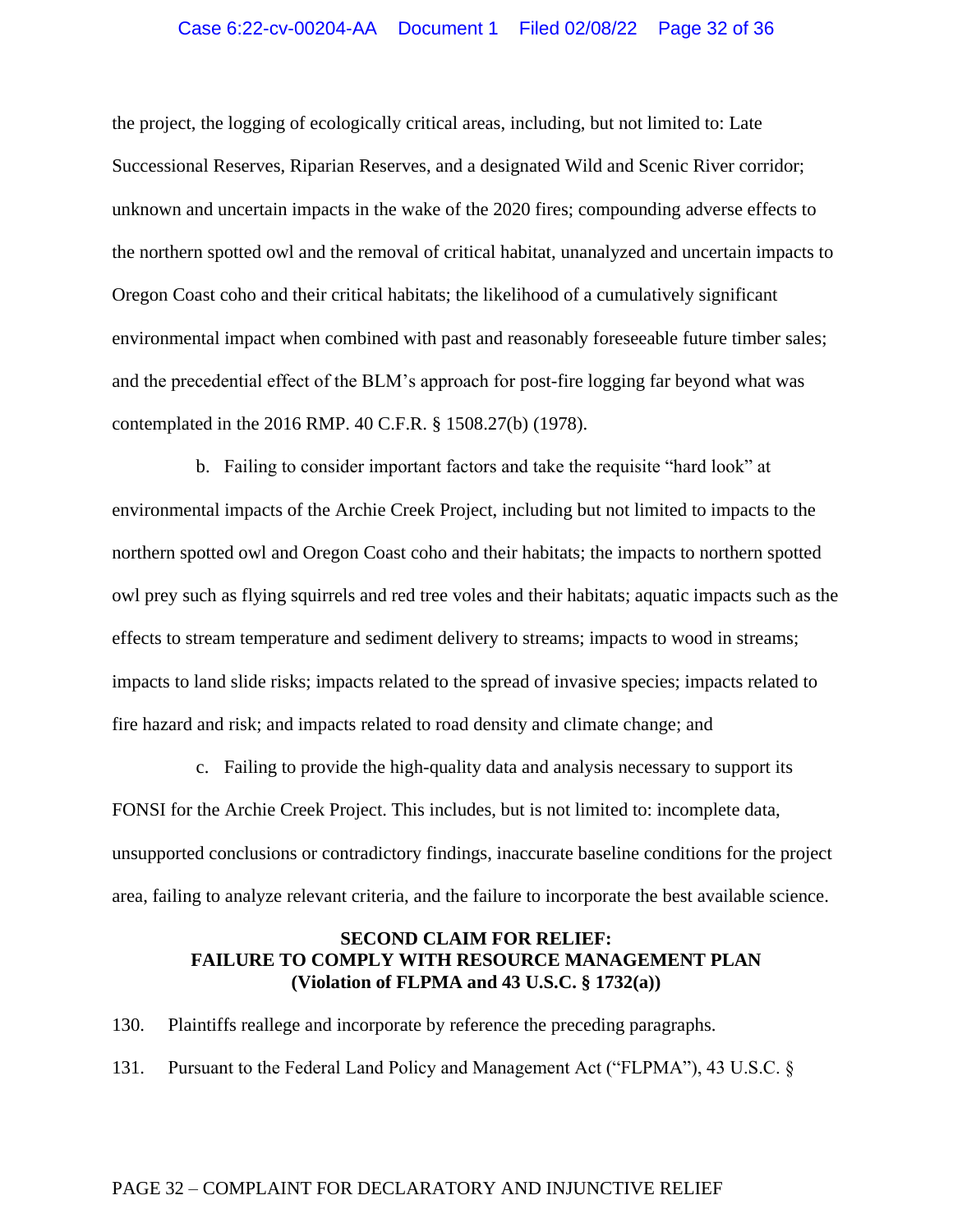#### Case 6:22-cv-00204-AA Document 1 Filed 02/08/22 Page 33 of 36

1732(a) and its implementing regulations, 43 C.F.R. § 1610.5-3(a), BLM must ensure that a sitespecific project conforms to the governing RMP. The Archie Creek project was developed under the 2016 Northwestern and Coastal Oregon RMP.

132. The Archie Creek project conducts post-fire timber salvage and hazard tree removal.

133. The Archie Creek Decision authorizes the logging of 2,024 acres of forest within designated LSRs. The Archie Creek Decision authorizes the logging of 1,111 acres of forest within Riparian Reserves. The Archie Creek Project authorizes timber salvage within LSRs and Riparian Reserves to facilitate logging in other land use allocations in the form of yarding corridors/wedges. All trees within yarding corridors/wedges will be cut and removed.

134. In the Management Direction section for Late Successional Reserves and Riparian Reserves the 2016 RMP states: "Do not conduct timber salvage, except when necessary to protect public safety, or to keep roads and other infrastructure clear of debris." The yarding corridors/wedges in the LSR and Riparian Reserves in the Archie Creek Project will be used to facilitate nearby timber salvage of forests in other land use allocations. The yarding corridor/wedges in the LSR and Riparian Reserves are not necessary to protect public safety, or to keep roads and other infrastructure clear of debris.

135. The Management Direction section for Riparian Reserves states that BLM may "[a]llow yarding corridors, skid trails, road construction, stream crossings, and road maintenance and improvement where there is no operationally feasible and economically viable alternative to accomplish other resource management objectives." The Management Direction section for LSRs omits this yarding corridor allowance.

136. The BLM's authorization of salvage harvest in the LSR in the form of yarding corridors

### PAGE 33 – COMPLAINT FOR DECLARATORY AND INJUNCTIVE RELIEF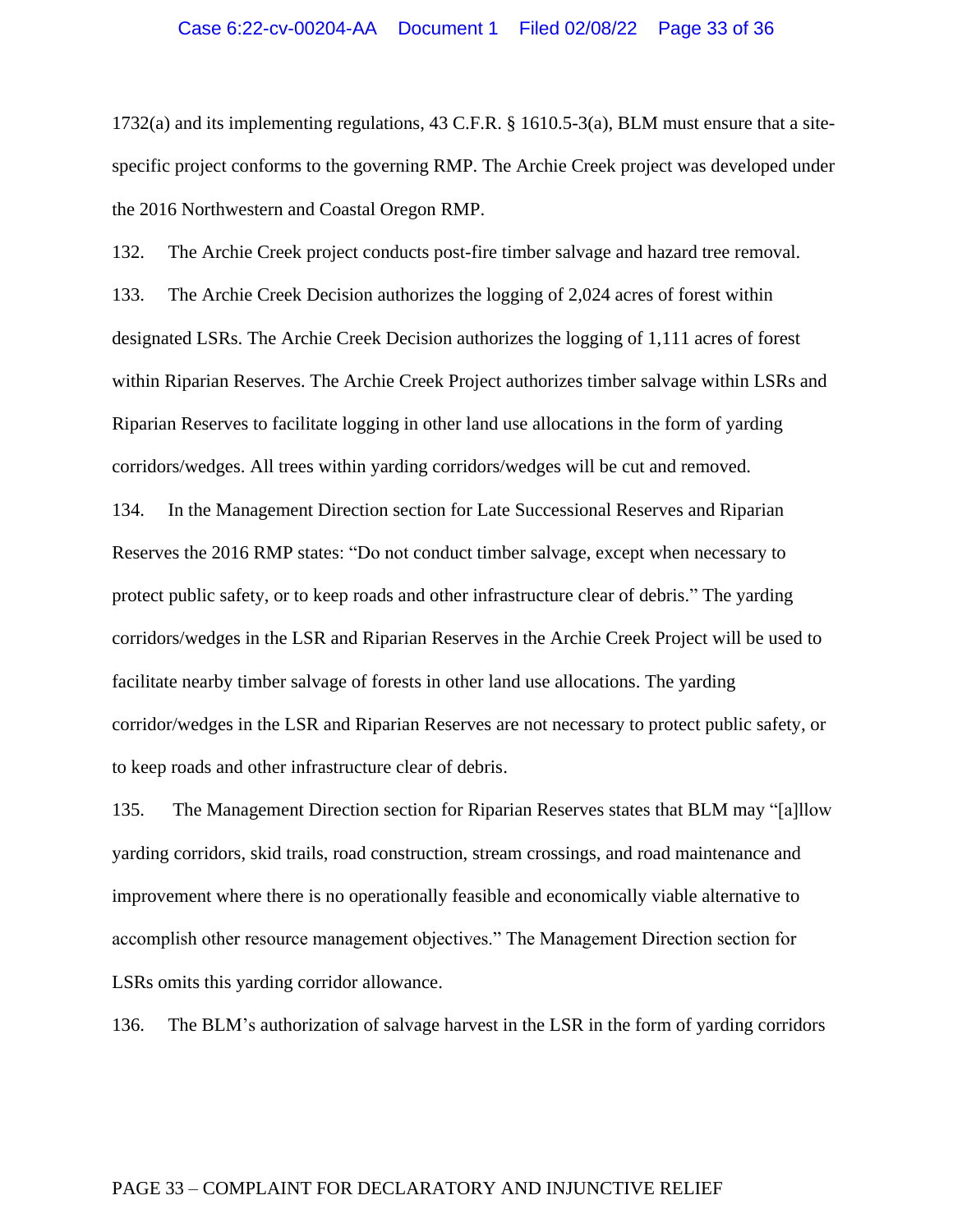or wedges violates the 2016 RMP. The BLM did not demonstrate there are no operationally feasible and economically viable alternatives to the proposed yarding corridors/wedges in the riparian reserves. The failure of the BLM to conduct this analysis in compliance with mandatory RMP standards pertaining to salvage harvest in the Riparian Reserves and LSR is a violation of FLPMA.

137. The BLM's authorization of the Archie Creek Project is a violation of FLPMA and is arbitrary and capricious. 5 U.S.C. § 706(2)(A).

## **PLAINTIFFS' PRAYER FOR RELIEF**

Plaintiffs respectfully request that this court:

- a) Adjudge and declare that the Defendants' approval of the Archie Creek Project violates FLPMA, NEPA, and their implementing regulations and thus is arbitrary, capricious, an abuse of discretion, and contrary to law under the judicial review standards of the APA, 5 U.S.C. § 706(2);
- b) Vacate and set aside the Decision Record, FONSI, and EA for the Archie Creek project, and order Defendants to withdraw the Decision Record, FONSI, EA, and any associated contracts until such time as Defendants demonstrate that they have complied with the law;
- c) Remand the decision to Defendants so it may revise the Project in line with the requirements of FLPMA and NEPA;
- d) Enjoin Defendants and their contractors, assigns, and other agents from proceeding with commercial logging prescriptions unless and until the violations of federal law set forth herein have been corrected;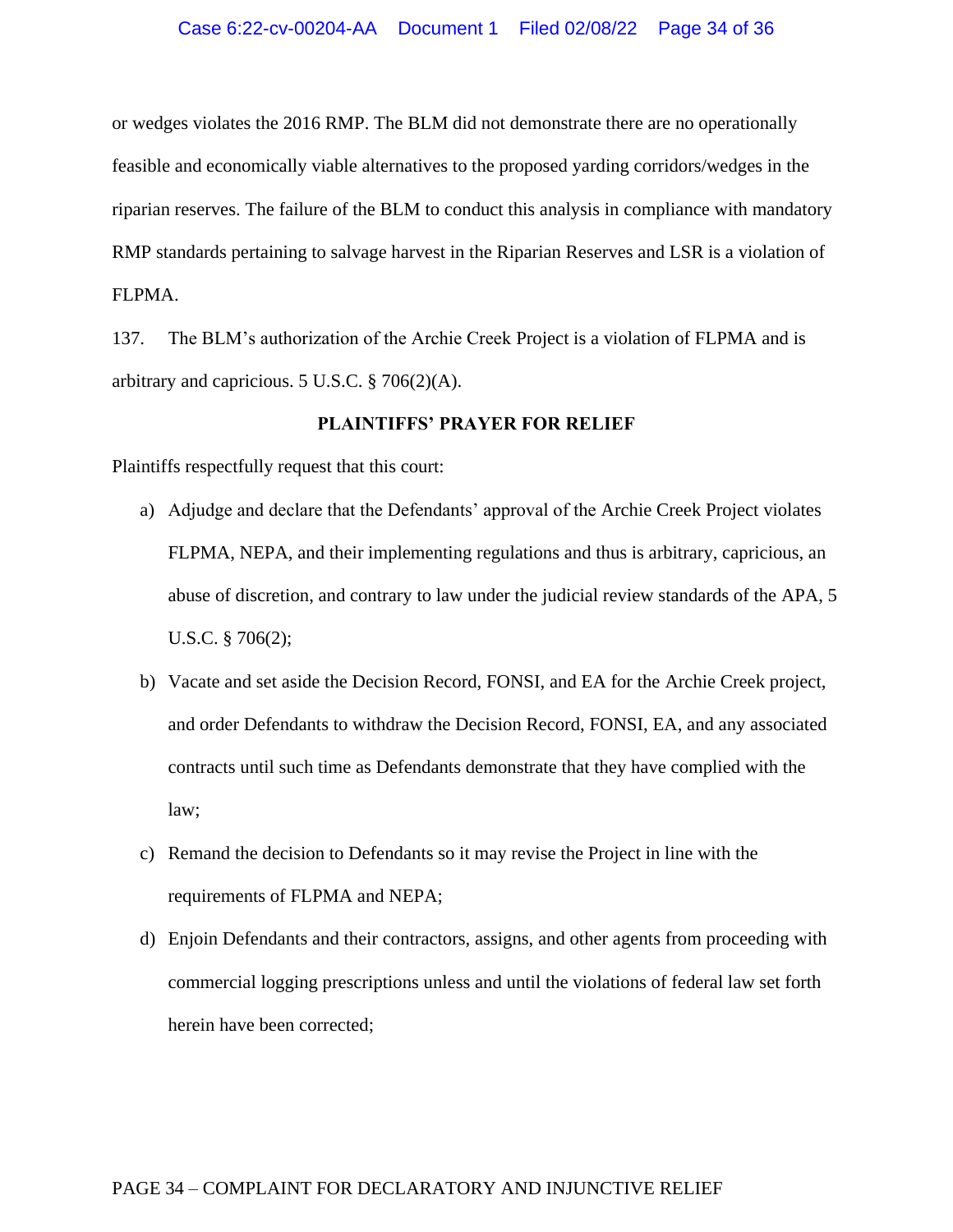- e) Enter such other declaratory relief, and temporary, preliminary, or permanent injunctive relief as may be prayed for hereafter by Plaintiffs;
- f) Award Plaintiffs their costs of suit, reasonable expenses, and attorney fees pursuant to the Equal Access to Justice Act, 28 U.S.C. § 2412; and
- g) Grant such further relief as the Court deems just and equitable in order to provide Plaintiffs with relief and protect the public interest.

Respectfully submitted and dated this 8th day of February, 2022.

/s/ Nicholas Cady Nicholas S. Cady (OSB # 113463) Cascadia Wildlands P.O. Box 10455 Eugene, Oregon 97440 Tel: 541-434-1463 Email: [nick@cascwild.org](mailto:dkruse@cldc.org)

/s/ B. Parker Jones B. Parker Jones (OSB # 191163) Law Offices of Charles M. Tebbutt, P.C. 941 Lawrence Street Eugene, Oregon 97401 Tel: 541-344-3505 Email: [parker@tebbuttlaw.com](mailto:parker@tebbuttlaw.com)

/s/ Susan Jane M. Brown . Susan Jane M. Brown (OSB # 054607) Western Environmental Law Center 4107 NE Couch Street Portland, OR. 97232 Tel: 503-914-1323 Email: brown@westernlaw.org